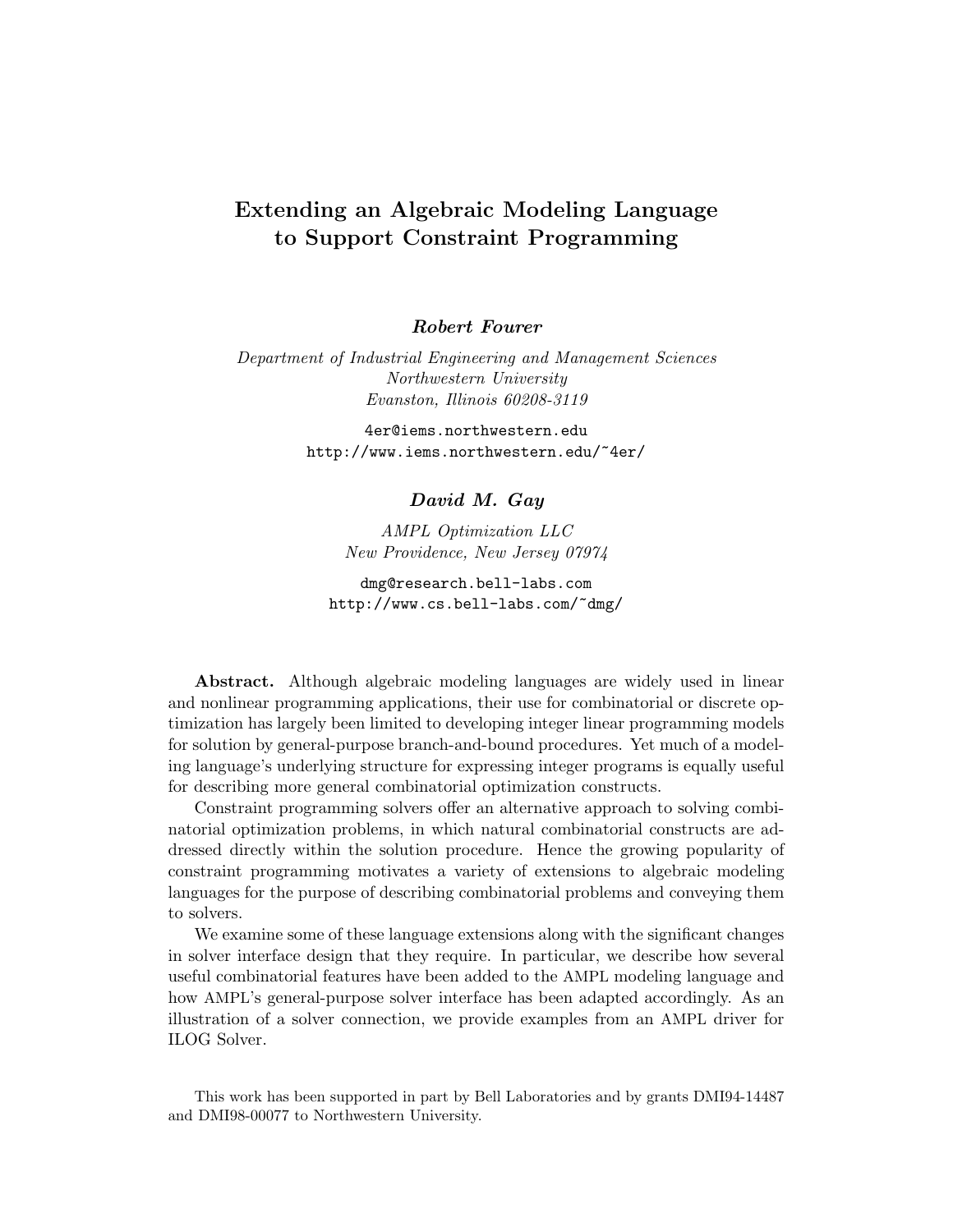# **1. Introduction**

Algebraic modeling languages have become a standard tool in the development of linear and nonlinear programming applications [19], but they have had much less influence in the area of combinatorial or discrete optimization. Their one contribution in that area has been to help analysts develop integer linear programming models for solution by general-purpose branch-and-bound procedures. Although this approach has been applied successfully in many cases, formulations as integer programs often lack the direct correspondence to the modeler's original concept of the problem that was the motivation for modeling languages to begin with. Moreover, branch-andbound codes still have great difficulty solving many integer programs, particularly ones that derive from highly combinatorial problems whose formulations involve great numbers of zero-one variables.

The idea of a modeling language is not necessarily in conflict with the needs of discrete optimization. Indeed the concept of a modeling language for combinatorial problems appeared as early as the 1970s as the central idea of Lauriere's ALICE [20]:

... the computer receives as data not only numerical values of some parameters but also and mainly the formal descriptive statement of distinct problems belonging to a rather large area.

Many of the fundamental features of algebraic modeling languages, including simple and multidimensional sets, data indexed over sets, and basic mathematical operations on numbers and sets, are equally useful in describing combinatorial constraints. Integer-valued variables also have a natural role in various combinatorial problems. An extension to permit set-valued variables was shown by Bisschop and Fourer [1] to extend the naturalness of a modeling language to a variety of discrete problem types. Other kinds of extensions specifically motivated by constraint programming were proposed by Coullard and Fourer  $[3]$  and by Fourer  $[4]$ . Hürlimann's LPL  $[13]$ augmented the standard algebraic language features by implementing a variety of logical and counting operators useful to combinatorial problems, with the option of conversion to equivalent integer programs provided as part of the model translation process.

Thus a lack of expressiveness has not been the principal barrier to extensions of algebraic modeling languages for discrete optimization. The major obstacle has rather been a lack of connections to solvers that can deal generally and directly with a variety of combinatorial objective and constraint types. Solvers that could satisfy this need were in fact under development, but independently, as the focus of what came to be known as constraint programming [21, 26]. Like branch-and-bound, constraint programming solvers were based on a tree search, but using domain reduction procedures rather than LP subproblem bounds to prune the tree to manageable size. Their branching strategies and pruning procedures were tailored to a variety of general operators and structures valuable in modeling discrete optimization problems.

Constraint programming solvers were initially integrated within modeling environments based on the Prolog language [21, 25]. Prolog could be viewed as a straightforward declarative means of expressing various problems of logical inference, much as the algebraic modeling languages were a straightforward declarative means for expressing integer programs. Prolog systems typically encompassed both modeling and solving, however, whereas the algebraic languages were intended to work with a variety of independently developed solvers. Moreover, as the ideas of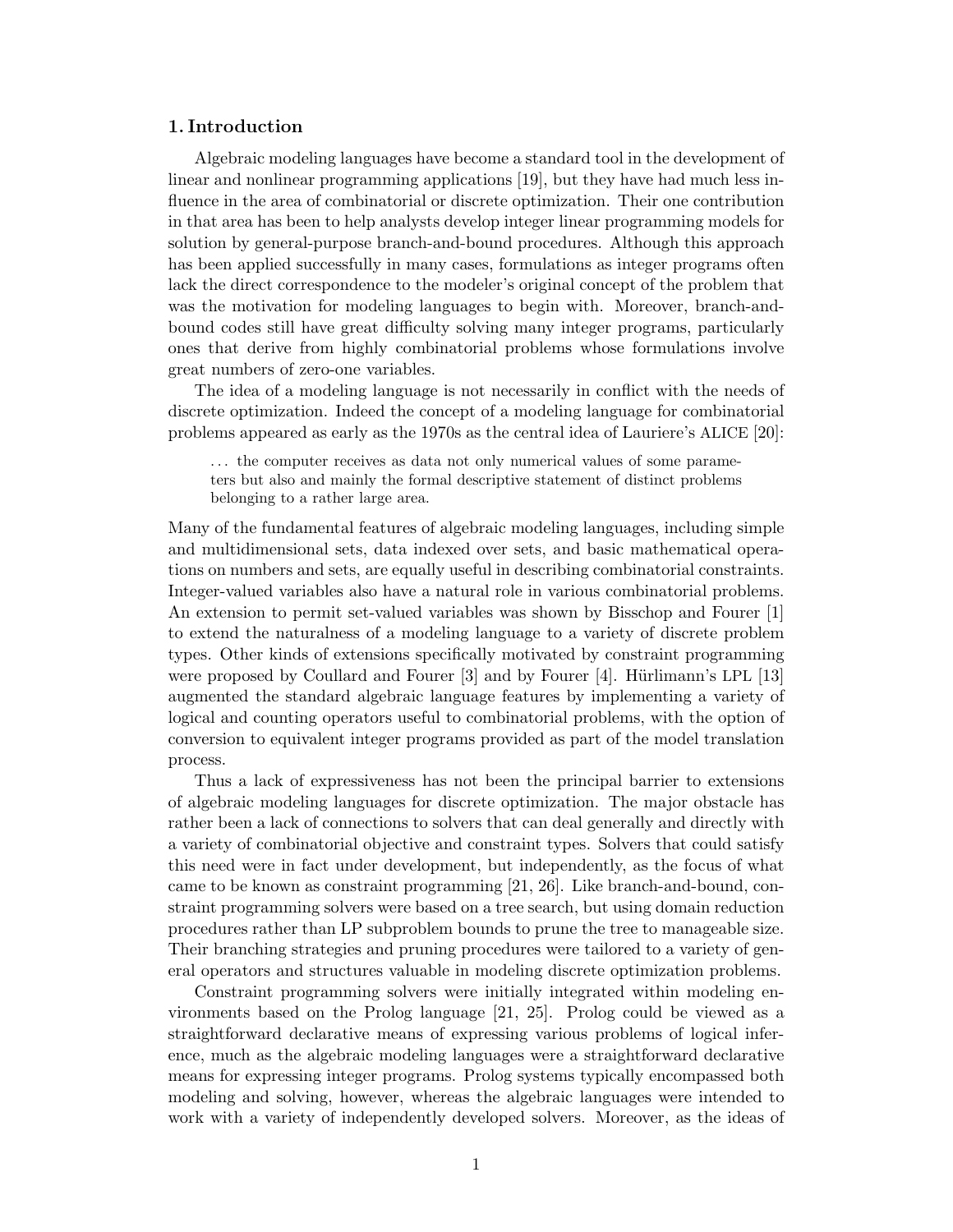constraint programming were applied to an increasingly broad range of combinatorial problems, including many kinds of optimization problems, the naturalness of Prolog for modeling progressively diminished. Enhanced versions of Prolog∗ have thus come to be valued more for their power as specialized development languages; indeed one algebraic modeling language for global optimization, Helios, has been implemented by essentially a translation to Prolog [22]. At the same time, creators of commercial constraint programming solvers have devised procedural interfaces based on more general and object-oriented programming languages, notably C++ and Java.

Most recently, the compatibility of constraint programming solvers with algebraic modeling language expressions has been demonstrated by the OPL modeling language [27], which, through the associated OPL Studio software [17], supports both ILOG's CPLEX [15] for linear and integer programming and its Solver [18] for constraint programming. In addition to language extensions for model formulation, OPL incorporates a syntax for providing nondeterministic directives to guide the tree search.

Given these developments, there is reason to be confident that algebraic modeling languages will make an increasingly valuable contribution to the formulation and testing of combinatorial models. Yet to fully realize their potential, these languages will have to be extended not only in the variety of problems that they can express, but also in the variety of solvers that they can support. The ability to support a diverse range of competing solvers has been a strong force behind the popularity of algebraic languages. The approaches currently employed to interface these languages to a range of linear and nonlinear solvers are inadequate to the needs of constraint programming solvers, however, due to the way that information about objective and constraint functions is currently conveyed: not directly to the solvers, but rather indirectly through function evaluations.

The goal of this paper is thus to elucidate the mechanisms that algebraic modeling languages will require, if their current flexibility is to be extended for convenient connections to varied constraint programming solvers. To place our presentation in context, we begin by reviewing (in Section 2) the design and use of conventional modeler-solver interface libraries that provide connections to existing linear and nonlinear solvers. Our description emphasizes in particular how solver-specific drivers interact with a general-purpose interface library to accommodate the requirements of diverse algorithms and their data structures. We then introduce (in Section 3) the kinds of complications to be expected in writing drivers for constraint programming solvers, particularly the need to recursively "walk" an expression-tree representation within the driver code so as to provide solvers with function descriptions rather than evaluations. This material is applicable not only to constraint programming for combinatorial optimization but to other global search solvers, such as those that have recently been developed for global optimization of continuous nonlinear functions.

We subsequently consider in detail the issues raised by particular extensions for "logical" constraints (Section 4), for constraints that employ "counting" operators (Section 5), for specially structured constraints such as "all different" (Section 6),

<sup>∗</sup>Examples of enhanced versions of Prolog for constraint programming include CHIP (www. cosytec.com), ECLiPSe (www-icparc.doc.ic.ac.uk/eclipse), GNU Prolog (pauillac.inria. fr/~diaz/gnu-prolog), IF/Prolog (www.ifcomputer.com/IFProlog), Mozart (www.mozart-oz. org), and SICStus Prolog (www.sics.se/sicstus.html).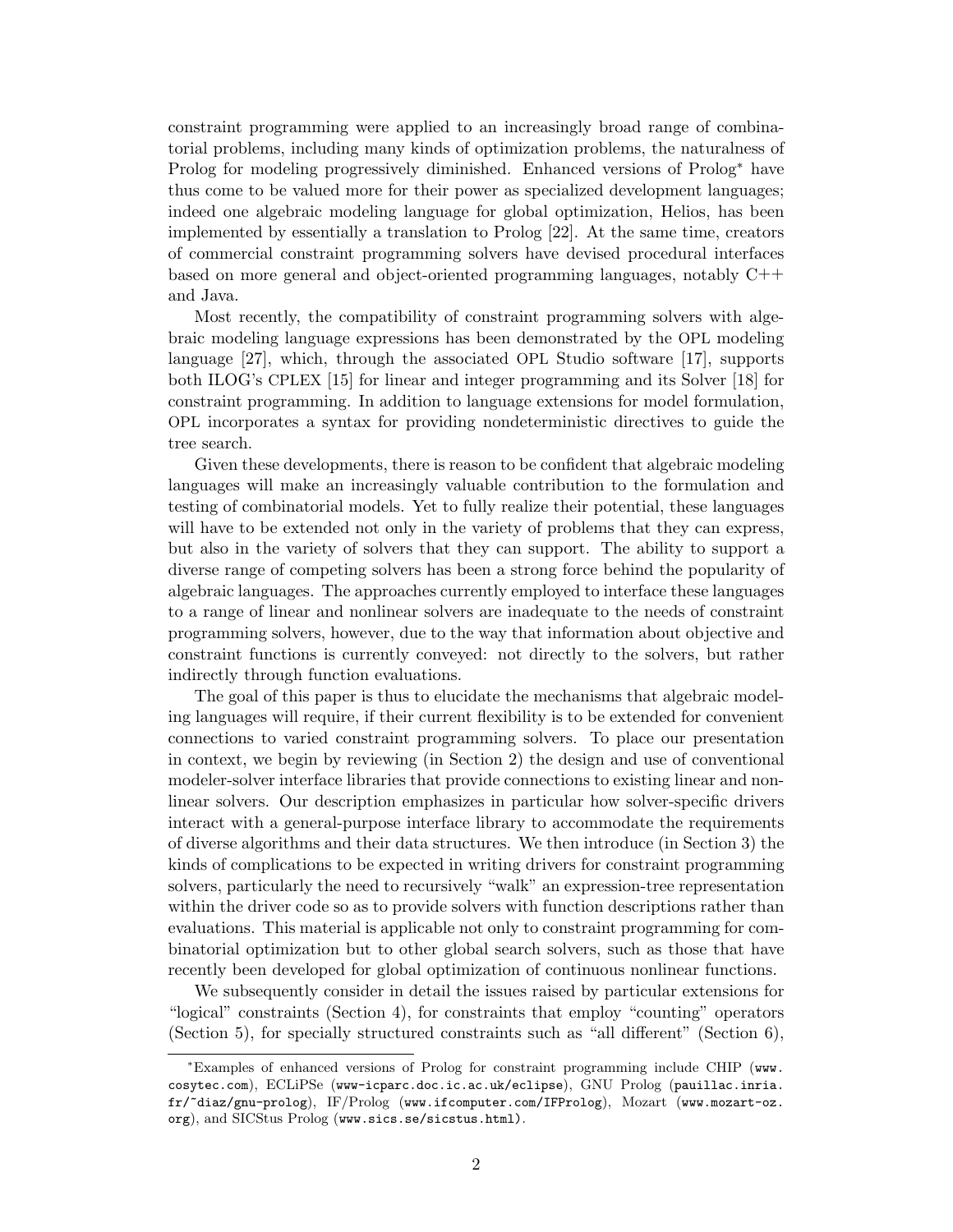and for expressions using variables in the "subscripts" of parameters and variables (Section 7). Our account concludes (in Section 8) with brief discussions of the difficulties involved in other likely extensions.

We illustrate our ideas by reference to a simplified driver for the AMPL modeling language [5, 6] that we have implemented via ILOG's Concert Technology  $C++$ interface [14] to solve constraint programs using ILOG Solver [18]. We employ examples of AMPL declarations and Concert code to make our points explicit, but we have tried to choose and present these examples in a way that will permit the reader to appreciate their essential features even without detailed knowledge of AMPL or C++.

Through this paper's combination of general discussion and specific illustration, we hope to encourage more widespread application of algebraic modeling languages in constraint programming. Although AMPL and ILOG Solver are proprietary, complete source code for the AMPL-to-solver interface libraries [8] and driver routines described herein is publicly available from netlib. ∗ Over a dozen other AMPL drivers are provided at netlib and have been used extensively over the past decade.

We use CP as an abbreviation for constraint program or constraint programming, and IP for integer program or integer programming, which we take to include the "mixed" case in which some variables are integer and others continuous. We adopt the mathematical programming terminology that a *solution* is any assignment of values to variables, a feasible solution is one that satisfies all constraints, and an optimal solution is a feasible solution that minimizes or maximizes the objective.

### **2. Modeling language interfaces to solvers**

Systems based on algebraic modeling languages maintain an optimization problem in the form of a symbolic model together with explicit data. Both the model and data can be entered and manipulated in various ways, but our main concern here is with what happens when the user asks to solve the currently represented problem.

This section presents a top-down summary of the interfaces that have enabled traditional algebraic languages to work with a variety of solvers. We first review the solver invocation process in general terms, then describe the structure of the interface code — the solver "driver" — in more detail. Finally, we address the forms in which individual model constraints and other model components are represented. Section 3 can then explain why a different approach must be taken to accommodate the combinatorial extensions that we want to consider.

Invocation of solvers. Upon receiving a "solve" request, the modeling system generates from the current model and data a particular optimization problem, or problem instance, in a format that has been designed to be flexible and easy to generate. In contrast, the input format required by a solver is designed to concisely express the kinds of problems handled by that solver, in a form that is convenient for that solver to process.

Hence the instance representation created by a general-purpose modeling system

<sup>∗</sup>The netlib AMPL driver directories can be reached at netlib.bell-labs.com/netlib/ampl/ solvers or www.netlib.org/ampl/solvers. Further information on AMPL and on ILOG Solver is available from www.ampl.com and www.ilog.com/products/optimization, respectively.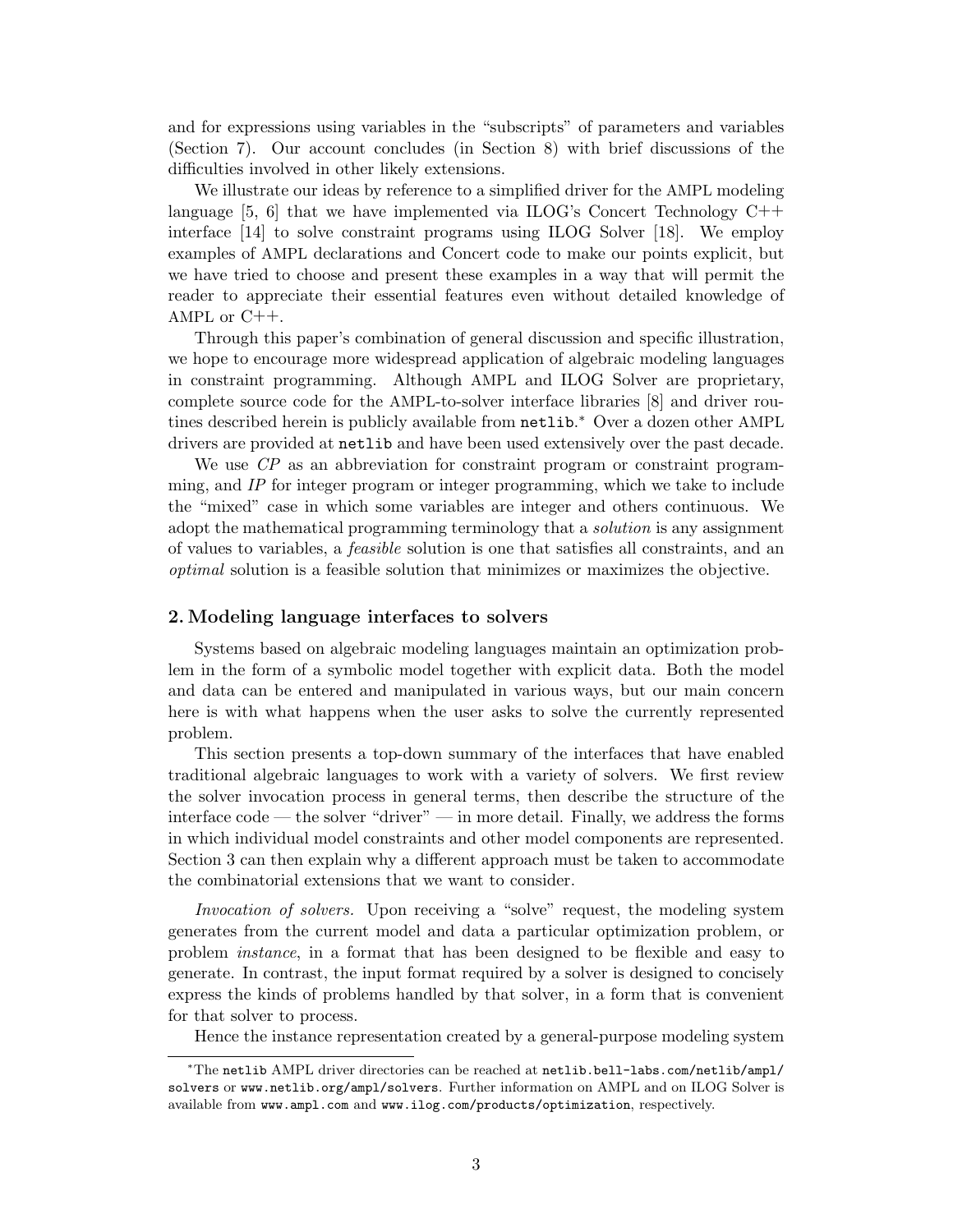is not appropriate for direct input to any solver. Instead the instance must be sent to a driver, an interface that converts between the modeling system's representation and the representation required by the solver. Each solver for a modeling system has its own driver, tailored to its particular requirements. The driver handles a variety of solver-specific information, including algorithmic directives and solution reports, but for present purposes we are mainly interested in the driver's processing of problem instance representations.

In the case of the AMPL modeling system that serves as our example, the AMPL language translator converts the current problem instance to AMPL's general "nl" format. Each solver's AMPL driver transforms this representation as necessary, passes the transformed instance to the solver itself, and retrieves the reported solution. Finally the driver converts the solution information to a general "sol" format that the AMPL system is able to read.

The principal advantage of this arrangement lies in its flexibility. Writing a driver does not require access to proprietary information about either the modeling system or the solver. Thus the writing of drivers is encouraged. Some may be written by the modeling system's developers and others by individual solvers' developers. Driver source code can be made public, providing useful examples for writers of additional drivers. In the case of AMPL there are over 20 solver drivers in existence, with source code for many available through netlib or the solver developers as shown in the listings at www.ampl.com/ampl/solvers.html.

Such an arrangement also provides valuable flexibility in the way that a solver is executed. Once a modeling language system has translated a model and data to a problem instance and a solver driver has been invoked to read the instance, the solution-finding process runs independently of the modeling system. Usually the modeling system remains an active process while the driver and solver are running, but even that is not necessary. The driver is typically compiled together with its solver, but the driver can also be an independent program that sends converted problem instances to some remote location where the solver runs.

To allow for an extension to the modeling language, however, the steps of this arrangement must be extended accordingly. In the case of the combinatorial extensions that we consider, there are straightforward ways to extend the instance and solution representations (specifically the AMPL nl and sol formats) to accommodate new kinds of operators and expressions. The principal difficulties lie in identifying useful combinatorial extensions to the modeling language and in establishing that a driver can convert the resulting instances to forms required by constraint programming solvers. Thus to establish the feasibility of the extensions in this paper, we must address not only general issues of modeling language design, but also specific details of driver construction.

Structure of drivers. Each driver contains parts written specifically for the solver being interfaced, and parts that are shared among many drivers for a particular modeling system. The latter, encompassing various interface routines as well as header files for interface data structures, constitutes an *interface library* that is typically supplied by the modeling system's developer. In the case of AMPL, an AMPL-solver interface library in C is freely available from netlib.bell-labs.com/ netlib/ampl/solvers or www.netlib.org/ampl/solvers; our examples will refer to this library as the ASL and to its components as the ASL routines and ASL data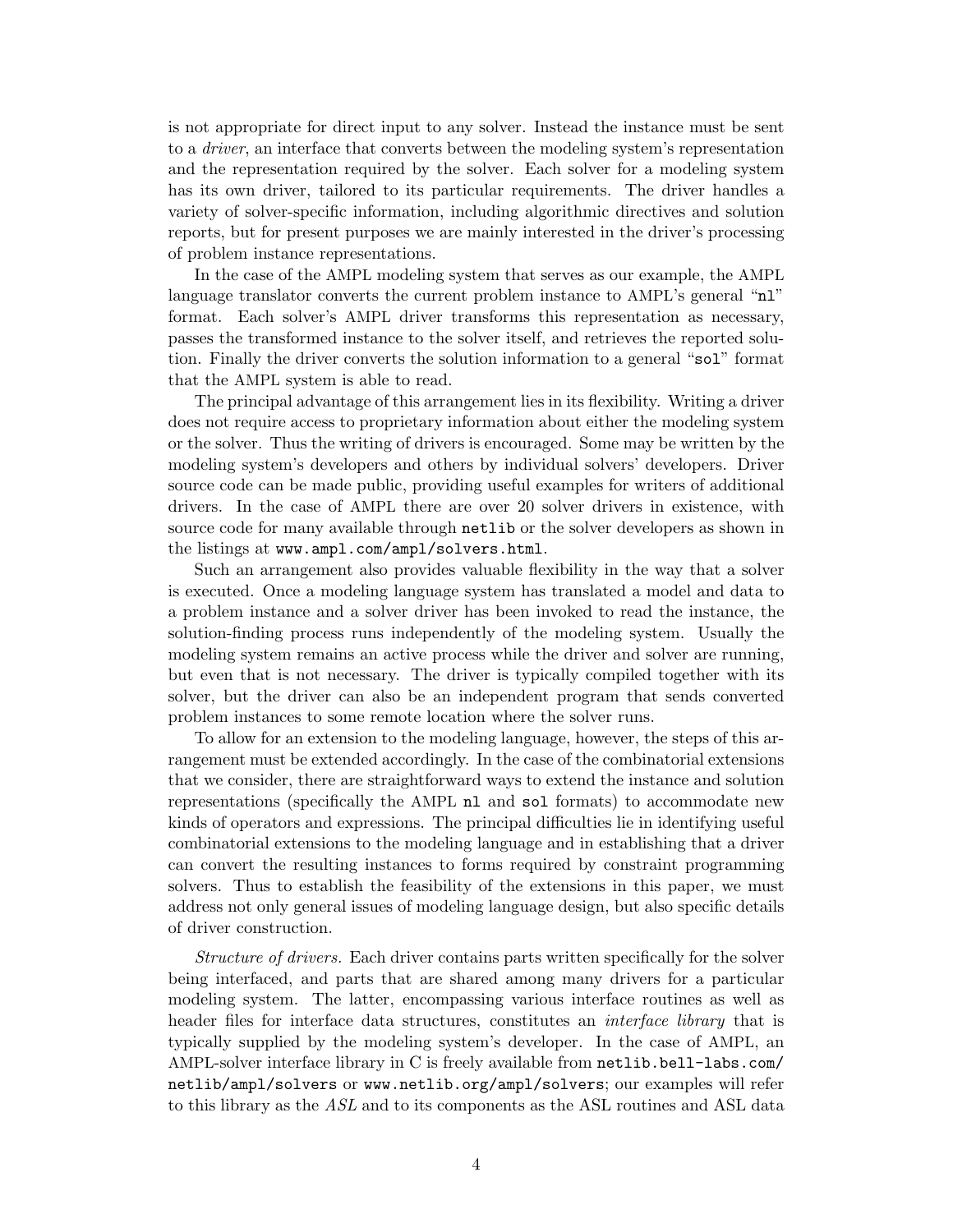structures.

To be able to address the great variety of options and solvers that AMPL supports, the ASL data structures must incorporate numerous intricacies of design, many of which are not relevant to extensions for combinatorial optimization. Hence in this paper we employ a simplified ASL that retains only what is necessary for describing the extensions considered in this paper. Some structure fields are dropped and some C variables are renamed, for instance, with the aim of clarifying code examples for a variety of readers. For the programmers of AMPL drivers, a definitive description of the complete ASL is maintained in [8].

In terms of the solver-specific code and the interface library, the essential steps of a driver can be described as follows:

- $\triangleright$  Call interface library routines to load a problem instance from the modeling system into the interface data structure.
- $\triangleright$  Apply solver-specific processing to convert information from the interface library data structure to the forms and structures that the solver requires as its input.
- $\triangleright$  Invoke the solver and wait for it to complete its run.
- $\triangleright$  Apply solver-specific processing to convert the solver's output back to the form of the interface library data structure.
- $\triangleright$  Call interface library routines to send the results back to the modeling system.

For linear, quadratic, and related solvers that receive all of their information about the problem from arrays passed as input, the interface routines are used only as indicated in these steps. In the case of more general nonlinear programming, however, the interface library may play an additional role.

A conventional nonlinear optimization method generates a series of trial solutions, or iterates, and requires the values of the nonlinear objective and constraint functions only at such iterates. Thus a nonlinear solver typically requires each user to provide a routine, in a programming language such as C or Fortran, that takes an iterate as input and that returns the corresponding objective and constraint function values (and possibly derivative values) as output. The calling conventions for this user-supplied routine differ from one solver to the next, while the body of the routine is entirely specific to the problem to be solved.

When a nonlinear solver of this kind is hooked to a modeling language driver, the developer of the driver supplies a generic function evaluation routine to take the place of the user-supplied routine. The driver's generic routine adheres to the solver's particular calling conventions, but performs the function evaluations by passing iterates back to the interface library. An interface library evaluation routine then actually computes the function and derivative values, by using the function representations previously stored in the interface library data structure.

Thus for conventional nonlinear programming the interface library routines and data structure are used not only by the driver program, but also by the solver as it processes iterates on its path toward a solution. A different generic function evaluation routine is needed for each combination of modeling system and solver, but the same routine can serve for any problem instance. This arrangement permits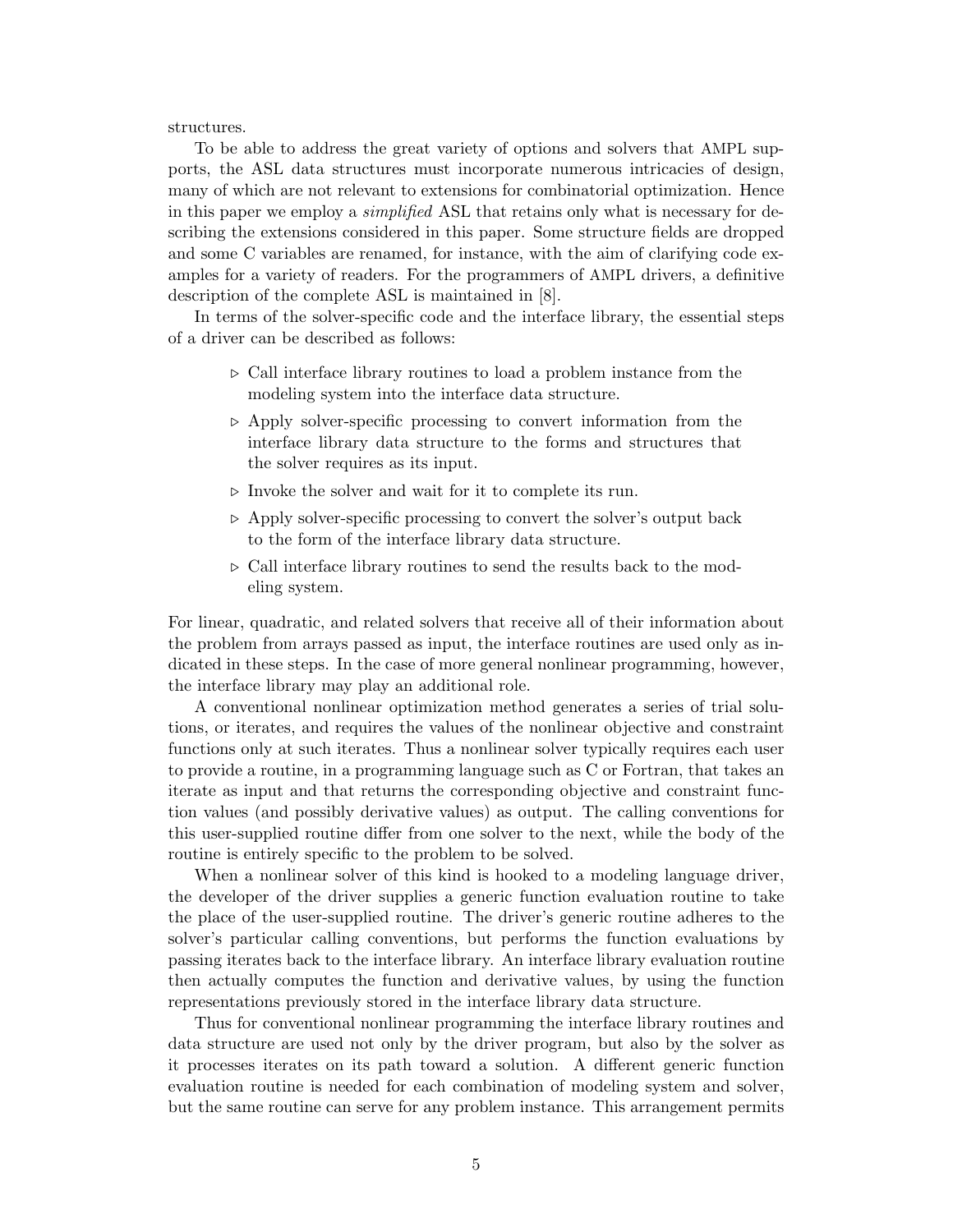

**Figure 2–1:** Diagram of the expression tree for  $x[1] \star (x[5] + 75)$ .

a human modeler to deal with nonlinear optimization problems exclusively via their natural representations in the modeling language. We will subsequently describe a rather different arrangement that will let us make an analogous assertion for a range of combinatorial optimization problems.

Representation of model components. A model written in an algebraic language can involve numerous collections of variables indexed in various ways. By the time that the model has been instantiated with data and passed to a general-purpose solver, however, the variables have been mapped to a single numbered list. To avoid inessential complications, we assume that this mapping is done by the model translator before it passes any information to the driver, so that from the driver's standpoint the variables can be viewed as simply  $x[0], x[1], x[2]$ , and so forth.

A model can also involve numerous collections of variously indexed constraints, which are instantiated to a list of individual constraints. Any constraint arising from a representation in a conventional algebraic modeling language can moreover be converted to a standard algebraic form,

# $lower-bound \leq linear expr + nonlinear-expr \leq upper-bound.$

Hence this form is explicit in the format of the interface library's data structure.∗

The constraint lower-bounds and upper-bounds are numerical values that occupy arrays in the data structure. Single-inequality constraints have one of these bounds equal to an "infinite" value (defined in the interface library's headers), while equality constraints have the two bounds equal.

Each linear-expr represents the linear part of a constraint or objective expression. In the interface data structure, the *linear-exprs* for all constraints are gathered together into a sparse coefficient list. This information can be made available to the driver in the usual format for coefficients of a linear program, consisting of a column-wise pair of arrays that hold coefficient values and row indices, plus an array to indicate where the values for each column begin. The same information may alternatively be provided in a row-wise linked list of nonzero coefficients, with an array of pointers specifying the beginning of each linked list, an arrangement that is more convenient for generating input to some nonlinear solvers. For the simplified ASL data structure, Table 2–1 shows how tables and arrays are organized for this purpose, and Table 2–2 presents the structure of the coefficient list.

Each nonlinear-expr has a representation as an expression tree, with internal nodes denoting operators or functions and leaf nodes standing for individual vari-

<sup>∗</sup>Objectives are also expressed as *linear-expr* + *nonlinear-expr*, but without the bounds. The new kinds of numerical-valued expressions described in this paper are thus applicable to objectives as well as constraints, although to streamline the presentation we often refer only to constraints.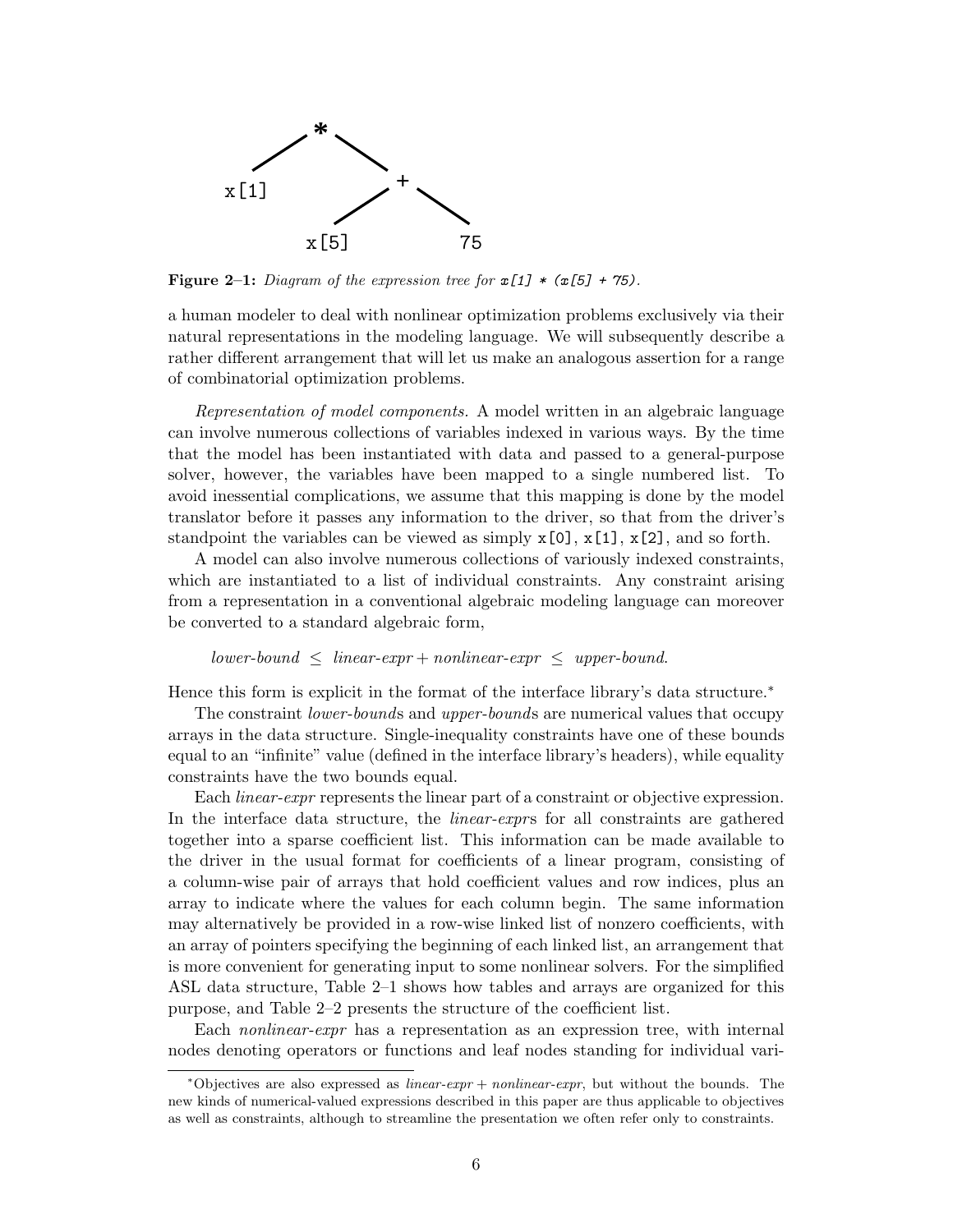| n_var                                             | number of variables                                                                                                         |
|---------------------------------------------------|-----------------------------------------------------------------------------------------------------------------------------|
| n_var_int                                         | number of integer variables                                                                                                 |
| loVarBnd                                          | array of lower bounds on variables                                                                                          |
| upVarBnd                                          | array of upper bounds on variables                                                                                          |
| $n_{\text{-}}$ con<br><b>loConBnd</b><br>upConBnd | number of constraints<br>array of lower bounds on constraint expressions<br>array of upper bounds on constraint expressions |
| coefList<br>exprList                              | array of pointers to constraint coefficient lists<br>array of pointers to constraint expression trees                       |

**Table 2–1:** Scalar and array components of the simplified ASL data structure, for use by a driver in the processing of variables and constraints. The complete ASL data structure contains additional components for handling other aspects of models such as objectives, columnwise lists of coefficients, network constraints, and complementarity conditions.

```
struct conCoef { /* linear coefficient list item */
  int varno; /* index of variable that coefficient multiplies */
  real coef; /* value of coefficient */
  conCoef *next; /* pointer to next coefficient in same constraint */
};
struct expr { /* expression-tree node */
  int op; /* node type */
  expr *L; /* left (or only) operand sub-tree */
  expr *R; /* right operand sub-tree */
  expr **Lp; /* beginning of operand sub-tree list */
  expr **Rp; /* end of operand sub-tree list */
  int ind; /* index (if leaf node for variable) */
  real val; /* value (if leaf node for constant) */
};
```
**Table 2–2:** Simplified C-structure components of the ASL data structure, for use by an AMPL driver in processing linear and nonlinear expressions. The complete data structure uses a more complex arrangement together with a C union to represent a greater variety of node types while saving space; the above simplification shows only what is necessary for describing the extensions considered in this paper.

ables or constants. Thus for example  $x[1] \cdot (x[5] + 75)$  is represented by a tree that can be depicted as shown in Figure 2–1. The interface data structure must incorporate a concise representation of such a tree that will be convenient for evaluation of the *nonlinear-expr* — and possibly its derivatives — given values of the variables.

In the case of AMPL, the variables are already mapped to a numbered list in the nl format (AMPL's output) that is read by the driver. Expression trees are represented in the nl format by a Polish prefix notation, and in the ASL data structure as a directed acyclic graph that is conceptually identical to the tree but with one leaf node representing multiple instances of the same variable. Nodes are implemented as C structures connected by pointers. There are about 10 different node structures in all, corresponding to different kinds of operators and functions — unary, binary,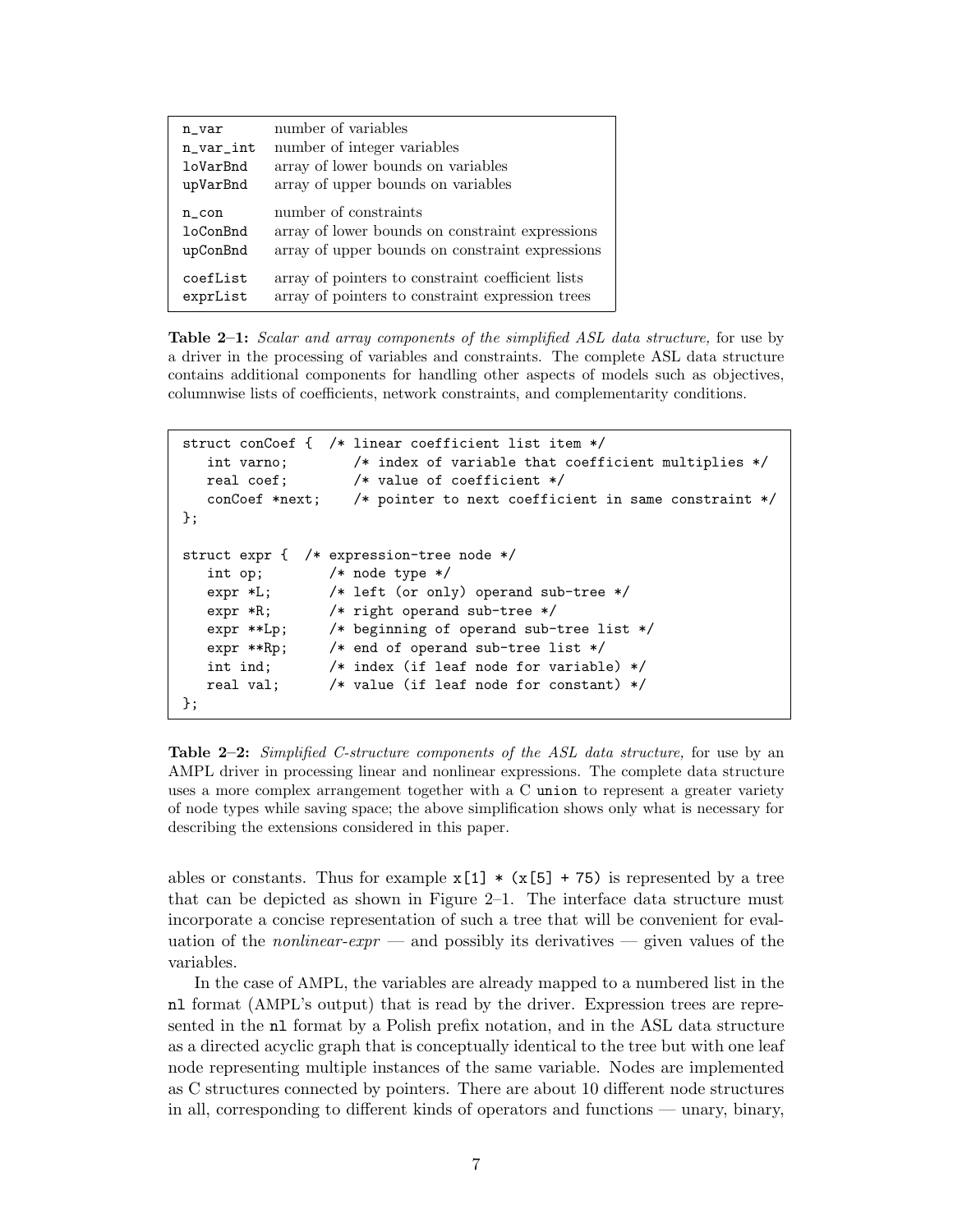and so forth — as well as variables and constants. Fields within the node structure play various roles: indicating the operation or function to be applied, pointing to operands or arguments, indicating particular variables or constants (at leaf nodes), and holding intermediate information required for computation of derivatives by automatic differentiation [10, 11]. A separate array contains a pointer to the root node of each constraint expression tree. For our simplified ASL data structure, details are again provided in Tables 2–1 and 2–2.

For efficiency in handling the common case of a sum of terms within a nonlinear expression, AMPL recognizes a special summation node. For example, in the expression tree for

 $\text{(target - sum } j \text{ in } 1..n\text{ cost}[j] * \text{Buy}[j]) ** 2$ 

there is one summation node with n children representing the n summands, rather than a cascade of n-1 binary + nodes.∗ Similar n-ary nodes will be seen to be useful for several combinatorial extensions.

AMPL's evaluation of a *nonlinear-expr* and its derivatives at given values of the variables can be accomplished efficiently by a straightforward recursive "walk" of its tree [8]. The developer of a driver can choose among several ASL evaluation routines that provide different amounts and formats of first and second derivative information [9]. For any particular problem, the ASL routines for function and derivative evaluation are likely to be slower than compiled C or Fortran routines that have been hand-coded or that have been automatically generated by use of AMPL's nlc utility [8], but the difference is only a moderate linear factor [7]. The convenience and reliability of expressing nonlinear functions by means of a modeling language and performing evaluations via expression trees are almost always sufficient to outweigh any drawbacks due to slower evaluation.

New operators for any purpose are readily added to the ASL data structure by generalizing or adding node types. Extensions for combinatorial optimization via constraint programming require a different approach to processing the nodes, however, to which we next turn.

# **3. Extending modeling language interfaces for global search solvers**

We have shown that many solvers for nonlinear optimization can be supported by "function evaluation" modeling language drivers, because the methods employed by those solvers are forms of local search. They basically progress through a series of trial points and need only the function (and derivative) values at those points.

The methods used by CP solvers are, by comparison, an example of global search.<sup>†</sup> They progressively subdivide the feasible region into smaller subproblems

<sup>∗</sup>No special distinction is made between summations that are actually (like this one) linear subexpressions and those that sum nonlinear terms.

<sup>†</sup>We distinguish global search from *global optimization,* which refers to any method for seeking the best objective value over all feasible solutions. Global search methods are necessarily a subset of global optimization methods, but global optimization methods may also involve local search — although usually with weaker optimality properties. Heuristic approaches such as simulated annealing, tabu search, evolutionary methods, and a variety of others [2, 23] are examples of global optimization methods that use local search.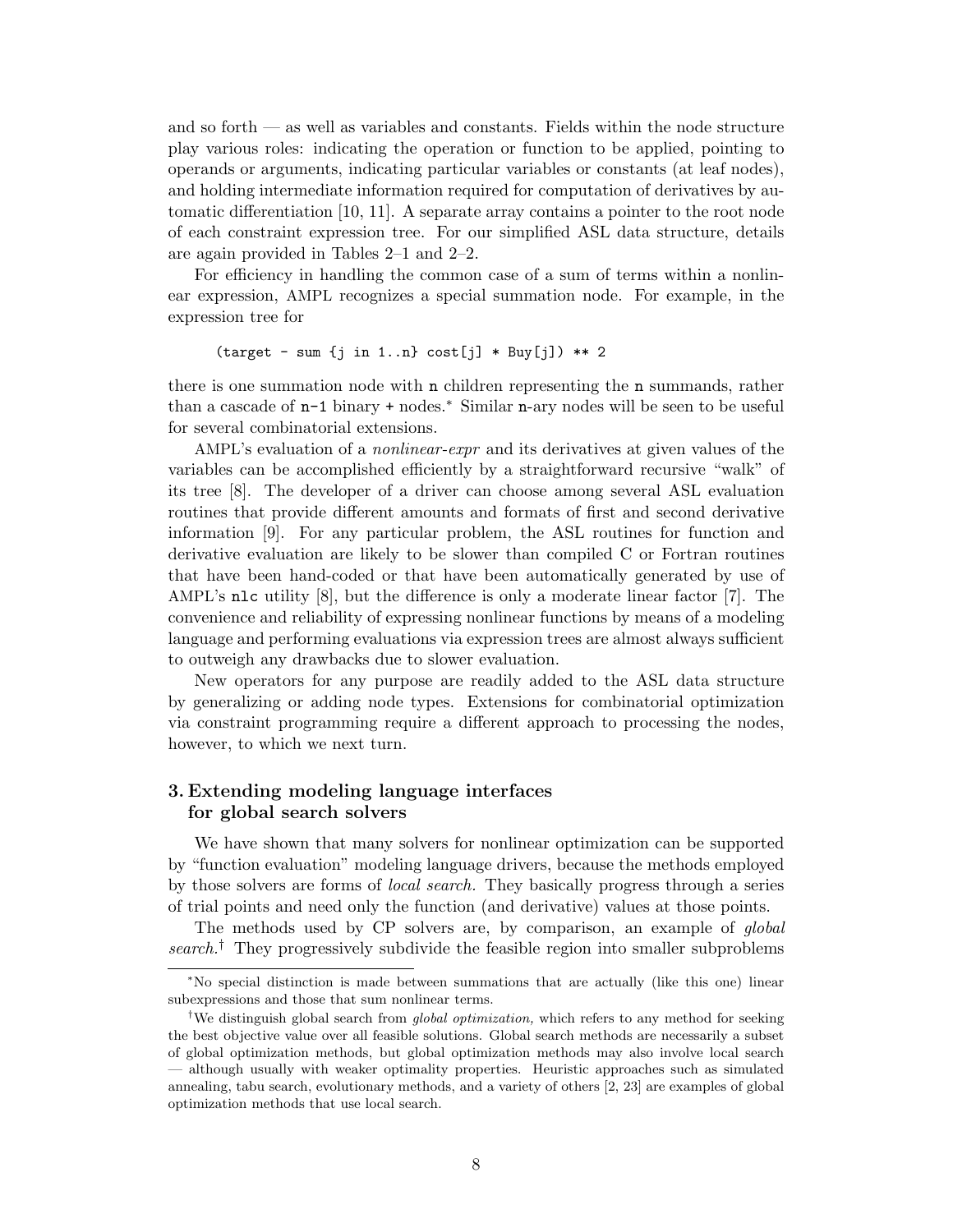until each subproblem is able to be solved. This approach cannot rely on function evaluations alone. It rather requires access to the actual forms of the objective and constraint functions, from which significant domain reductions or optimal solutions for subproblems can be efficiently deduced.

Algebraic modeling languages do support global search applied to linear integer programming, via drivers for branch-and-bound solvers that require only coefficientlist representations of problem instances. In fact many modeling languages support a few somewhat combinatorial extensions, such as

- $\triangleright$  variable domains that are nonconsecutive integers or that consist of zero and a positive continuous range,
- $\triangleright$  convex quadratic functions in objectives, and
- $\triangleright$  piecewise linear functions of individual variables,

specifically because branch-and-bound codes can recognize these extensions entirely through generalizations to the coefficient-list form of representation.

To support the more general methods of global search characteristic of constraint programming, however, there is no way to avoid having the driver convert essentially all of the information in the constraint expression trees into a form that the solver can recognize. This conversion has to be completed before the solver is invoked, so that the global search routines have all of the information that they need at the outset. Thus the driver's solver-specific code must perform a complete scan of the constraint expression trees. This work is accomplished by a recursive tree walk, but one that is quite different from the tree walk performed by the interface library's function evaluation routines for local search.

The remainder of this section introduces expression-tree processing in drivers for global search solvers. We consider in particular a kind of procedural solver interface that permits expressions to be communicated from driver to solver one operator or function at a time, as the tree is walked. We first briefly introduce the example we will be using, and then describe the general code for constraint generation and the specific cases that make up the tree-walk routine. For clarity of presentation, we focus on expressions already common to algebraic modeling languages. Subsequent sections can then address complications that are introduced by CP extensions.

A driver example. To provide a concrete illustration, we describe a driver that uses ILOG's Concert Technology C++ interface [14]. The Concert interface provides tools for constructing a problem data structure specific to ILOG's optimization products. For the work described here, our interest is in using Concert to build an AMPL driver for ILOG Solver [18], which is capable of applying global search methods to a broad variety of nonlinear, integer, and constraint programming problems. The design of such a driver necessarily brings up many key challenges of constraint programming via an algebraic modeling language.

The Concert Technology interface uses  $C++$  object classes and operator overloading to provide an expression and constraint syntax that has some resemblance to algebraic notation. Thus a C++ expression of the form

 $exSum$  +=  $exCoef$  \*  $exVar[k]$ 

resembles the adding of a linear term to a partial sum. When the entities involved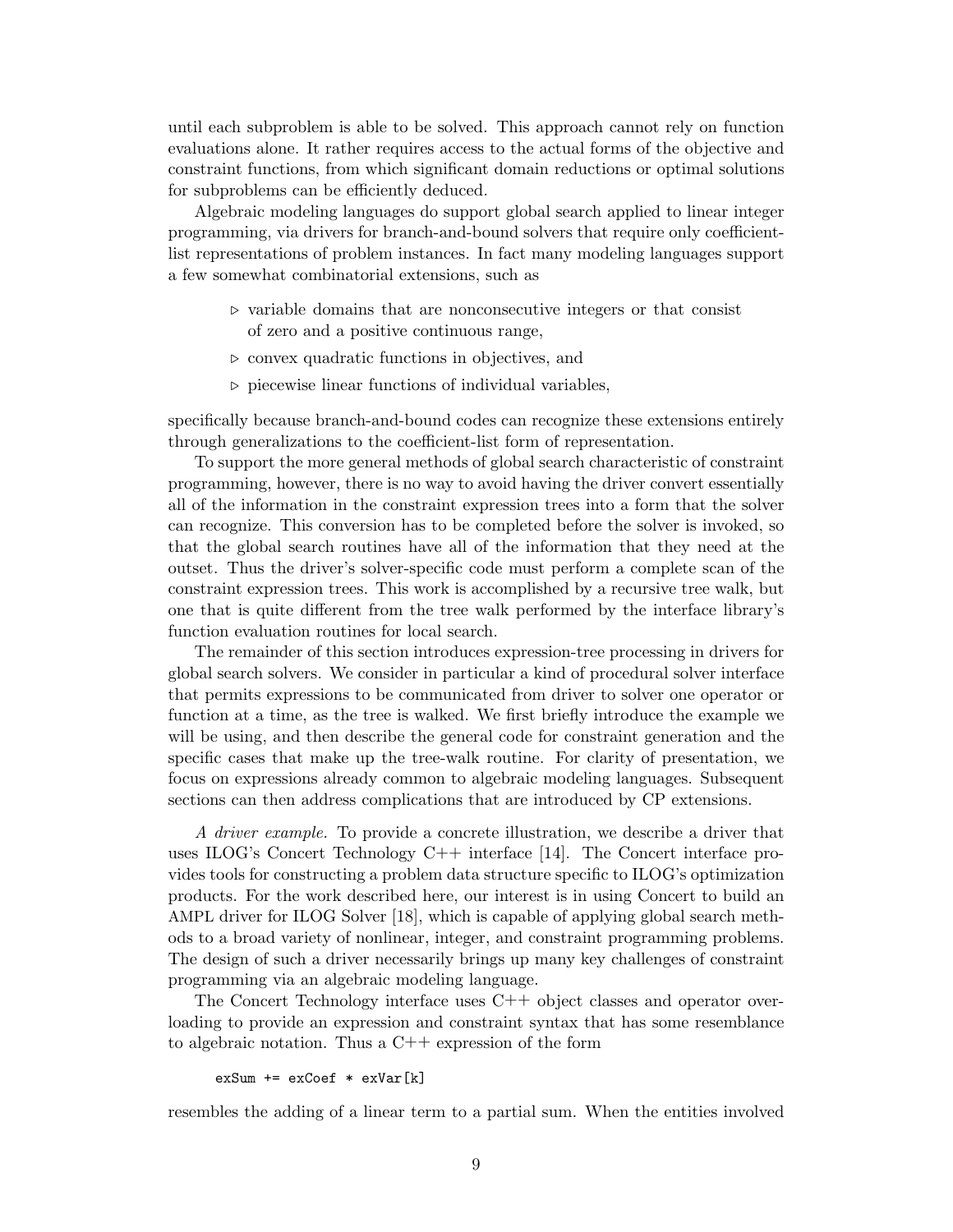have certain Concert object types, however, this expression actually adds a Concert representation of a linear term to an existing Concert representation of an expression. Specifically, the  $*$  operator is overloaded so that when its left operand exCoef is an object of type IloNum and its right operand  $exVar[k]$  is an object of type IloNumVar, the result is an object of type IloExpr. When the overloaded operator += has this IloExpr object on its right and another IloExpr object exSum on its left, the effect is to update the left-hand IloExpr to reflect the addition of the term represented by the right-hand IloExpr.

As another example, in the C++ statement

#### $exIneq[i] = (exSum \leq exBnd[i])$

the <= operator is overloaded so that when its left operand exSum is an object of type IloExpr and its right operand exBnd[i] is of type IloNum, the result is an IloRange object. IloRange is a subclass of IloConstraint that represents algebraic equations and inequalities in the same way that algebraic modeling languages do, as an expression subject to lower and upper bounds. The overloaded assignment operator = then gives the value of the IloConstraint expression on its right to the IloConstraint-valued variable exIneq[i] on its left.

In accordance with object-oriented design principles, Concert represents objects through data structures whose internal details need not concern the class library's user. A Concert-based driver creates and manipulates objects entirely via invocations of objects' member functions and operators. Even the expression exVar[k] above, which would appear to be an element selected from an array, is in fact an overloading of the subscripting operator [ ] applied to the IloNumVarArray object exVar and the IloInt k, returning an object of type IloNumVar as its result.

Processing constraints. Given the arrangement we have described, the driver's work is to convert the contents of the ASL data structure to equivalent Concert objects. The top-level  $C++$  statements for this purpose allocate an IloNumVarArray of a size equal to the number of variables, and then initialize each variable to have the proper bounds:

```
Var = IloNumVarArray(env,n_var);
for (j = 0; j < n_{var} - n_{var} - int; j++)Var[j] = IloNumVar(env, loVarBnd[j], upVarBnd[j], ILOFLOAT);
for (j = n_{var} - n_{var} \text{int}; j < n_{var}; j++)Var[j] = IloNumVar(env, loVarBnd[j], upVarBnd[j], ILOINT);
```
This code is typical of the examples we will present. It combines references to the ASL data structures, such as the number  $n_{var}$  of variables and the arrays loVarBnd and upVarBnd of bounds on the variables, with references to Concert objects such as the variables  $Var[j]$ . Also, the outline of the code is more important than the details of the Concert function calls. In this example we observe that there are two loops, the first initializing the continuous variables and the second the integer variables.

The main constraint processing code is constructed analogously. The top-level  $C++$  statements allocate an IloRangeArray of a size equal to the number of range constraints, and each pass through the subsequent loop builds one constraint: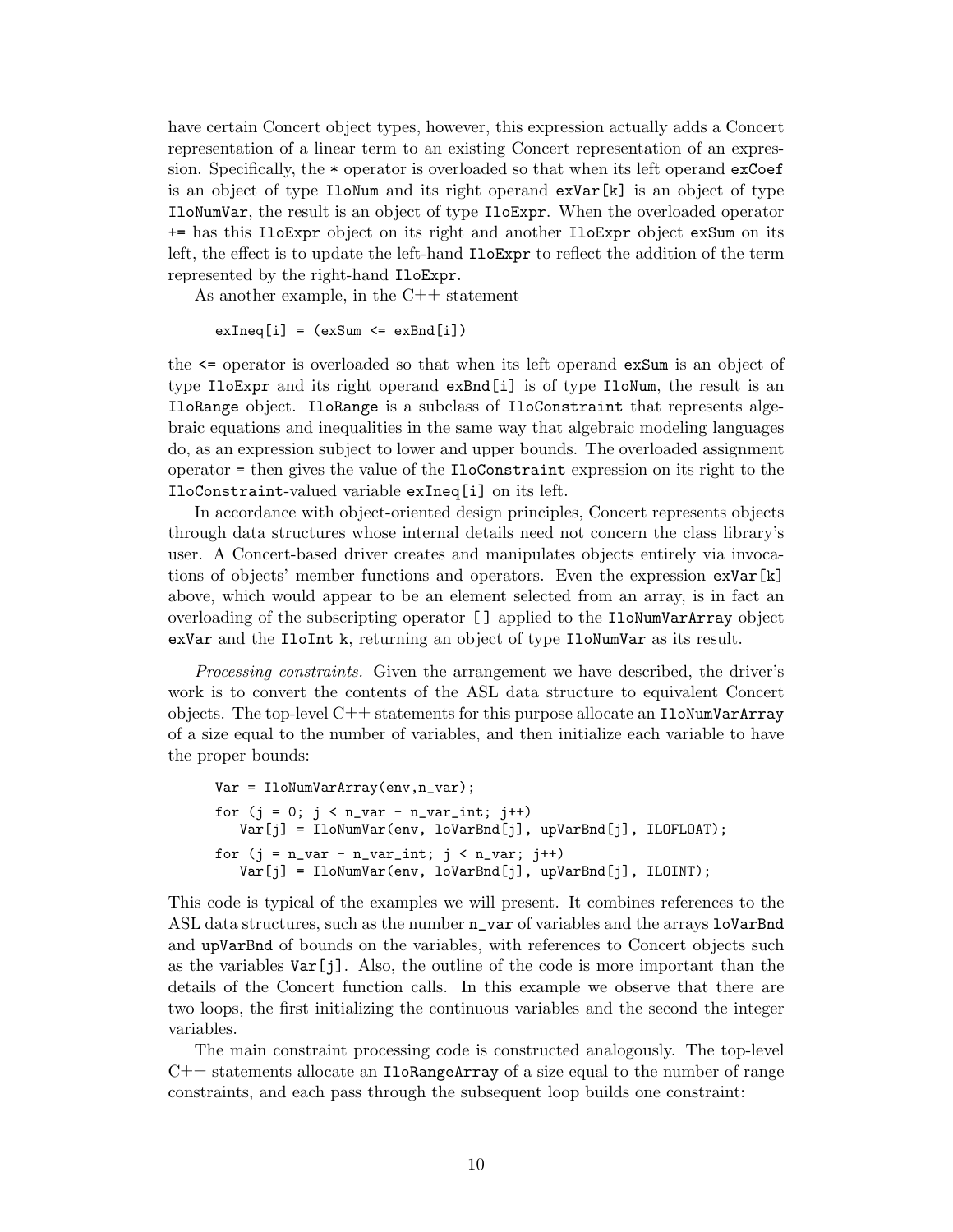```
IloRangeArray Con(env,n_con);
for (i = 0; i < n_{con}; i++) {
   IloExpr conExpr(env);
   for (cg = coefficient[i]; cg; cg = cg->next)conExpr += (cg -> coef) * Var[cg -> varo];if (i < nlc)
      conExpr += build_expr (exprList[i]);
   Con[i] = (loConEnd[i] \leq conExpr \leq upConEnd[i]);}
```
The loop's first statement allocates an empty IloExpr (or Concert expression object), the second and third statements add on the linear-expr and nonlinear-expr parts respectively, and the fourth constructs the appropriate Concert range constraint object from the completed IloExpr and the constraint's bounds.

Any linear part of the IloExpr is built directly from the ASL data structure in the outer loop's second statement, which steps through a linked list of coefficient records starting at coefList[i]. (Again, the details are inessential.) If there is a nonlinear part to the constraint expression, however, then a walk of the corresponding expression tree is necessary. This is the job of the recursive function build\_expr in the loop's third statement. It takes as its argument a pointer to the root of the appropriate tree (given by the ASL expression exprList[i]) and returns an IloExpr that can be added in to the constraint expression. This function must be written as part of the driver, and we consider it next in more detail.

Walking expression trees. The driver's essential tree-walking function has just a few essential parts, which can be outlined as follows:

```
IloExpr build_expr (expr *e)
{ ...
   opnum = e->op;
   switch(opnum) {
      case PLUS_opno: ...
      case MINUS_opno: ...
      ...
   }
}
```
This function's argument points to an instance e of an ASL structure, expr, that represents expression tree nodes. The opnum, extracted from a field of e, indicates which of the many AMPL operators and functions is represented by the node. Hence each case of the switch on opnum deals with a different operation or function.

Most cases are handled recursively, by calling build\_expr to create IloExpr objects for each operand or argument, and returning an appropriate C++ expression as the result. Because AMPL and Concert use many of the same standard algebraic operators and functions, many cases require only a single statement. For example, addition uses Concert's overloaded + operator, and logarithm uses a function IloLog from the Concert class library: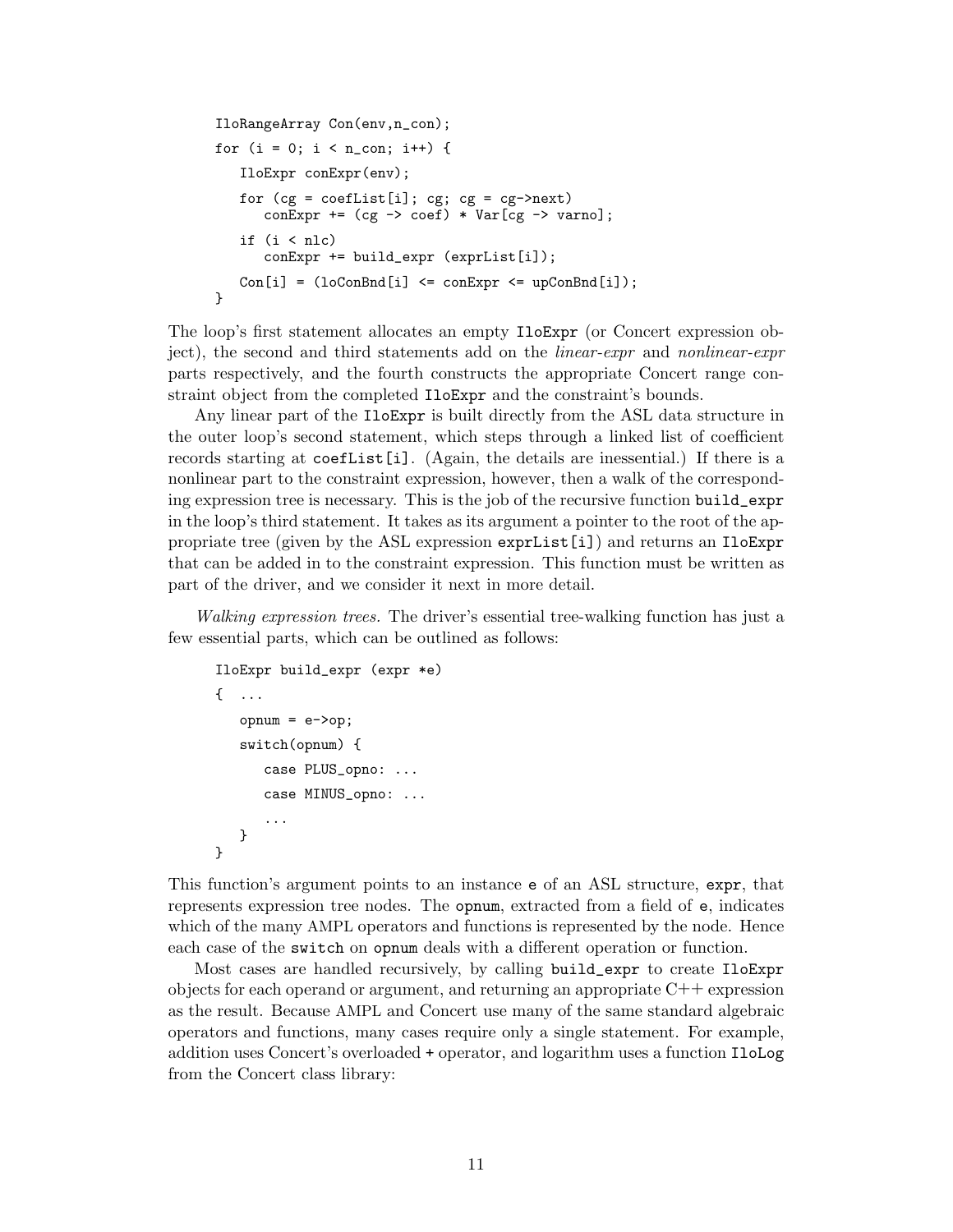```
case PLUS_opno: // x + yreturn build_expr (e->L) + build_expr (e->R);
case LOG_opno: // log x
  return IloLog (build_expr (e->L));
```
The simplified ASL node for an iterated AMPL sum specifies pointers to the beginning and end of an array of nodes whose associated expressions are to be summed. Thus the code for this case uses Concert's overloaded += operator to accumulate terms much as in our previous example from the main driver program. The difference is that the IloExpr object for each term is now created not by a multiplication operator, but by a recursive call to build\_expr:

```
case SUMLIST_opno: // iterated sum
   sumExpr = IloExpr(env);for (ep = e->Lp; ep < e->Rp; *ep++)sumExpr += build_expr (*ep);
  return sumExpr;
```
The code for other cases (aside from extensions to be described) is much the same, though sometimes with additional complications due to differences between AMPL operators and Concert functions.

Two kinds of leaf nodes provide the base cases for the recursion. A node that corresponds to a numerical constant causes build\_expr to return an expression fixed at the constant's value:

case NUM\_opno: // constant return IloExpr (env, e->val);

A node that corresponds to a decision variable causes build\_expr to return an IloNumVar from Var, our Concert IloNumVarArray of variables:

```
case VARVAL_opno: // variable
  return Var[e->ind];
```
Concert provides for an IloNumVar to be converted to the specified return type IloExpr. ∗

## **4. Extensions for logical constraints**

Logical operators are already a standard feature of algebraic modeling languages, as they are necessary for specifying conditions on the membership of indexing sets. In that context they apply only to the data, however. AMPL goes further by allowing constraints to contain a kind of if-then-else expression whose value depends on a condition involving variables. For example:

subject to logRel {j in 1..N}:  $(if X[j] < -delta$ lta ||  $X[j] > delta$ then  $\log(1+X[j])$  /  $X[j]$  else  $1 - X[j]$  / 2) <=  $\log\lim$ ;

The condition following if may use any of the relational operators like < as well as logical operators such as || (equivalently or). Relational and logical operator

<sup>∗</sup>If returning an IloExpr object for each constant or variable proved to be a serious inefficiency, then the other cases could instead be modified to test for operands that are merely constants or variables and to handle those cases specially without a recursive call to build\_expr.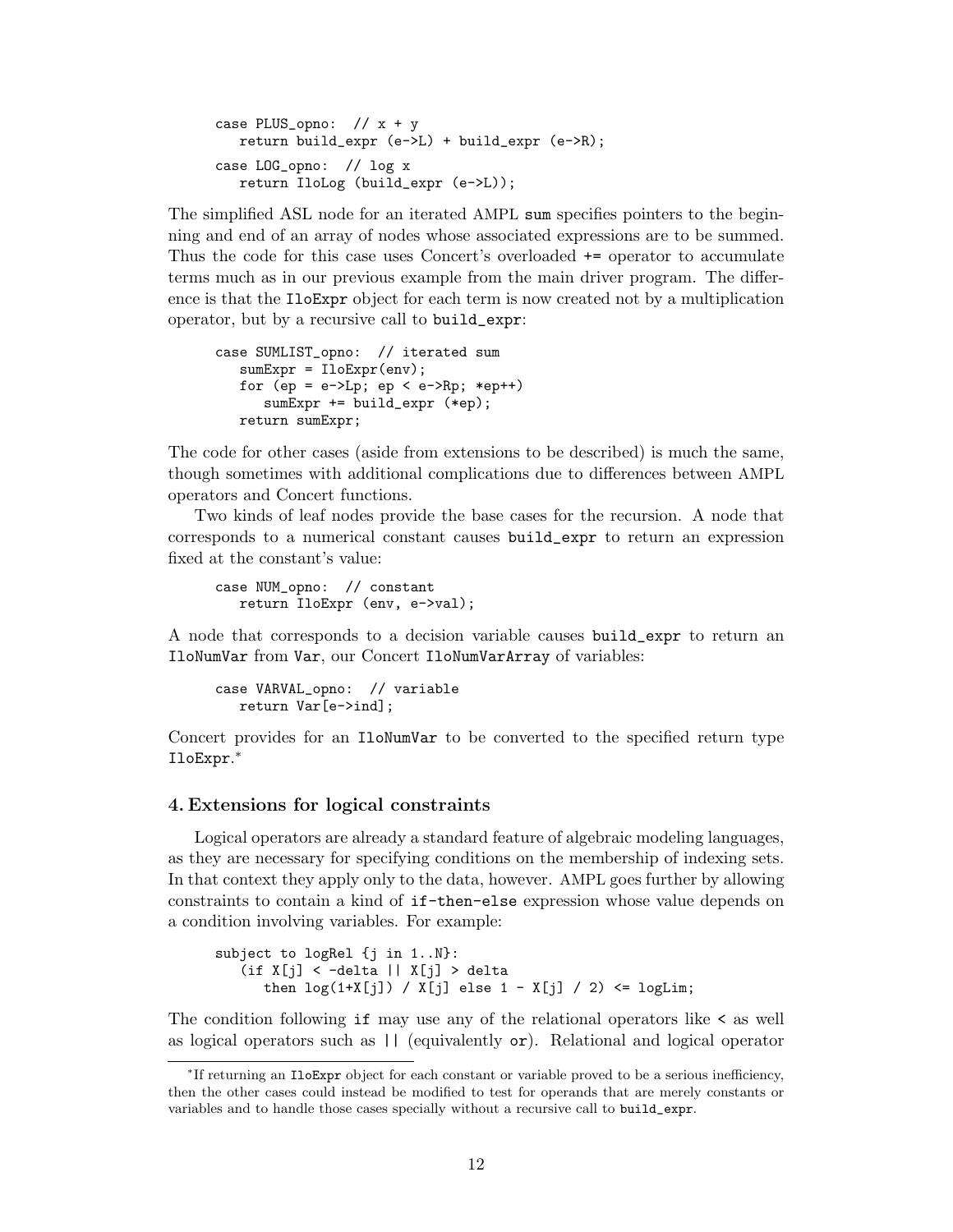nodes may thus appear in the resulting expression tree. For conventional nonlinear solvers, however, these nodes are involved only in function evaluation. Given a particular iterate produced by the solver, the interface library evaluation routine tests the condition following if, and depending on the result it evaluates either the expression following then or the expression following else to determine the value of the entire if-then-else expression.

If logical operators are allowed more generally within constraint expressions, then an algebraic modeling language can express a much broader variety of logical conditions typical of combinatorial optimization models. An AMPL user formulating a scheduling problem might want to write two inequalities that are arguments to the || operator, for instance:

```
subject to NoOverlap {j1 in 1..nJobs, j2 in j1+1..nJobs}:
  Start[i2] >= Start[i1] + setupTime[i1,i2] ||
  Start[j1] >= Start[j2] + setupTime[j2,j1];
```
A modeler developing an assignment problem could use a combination of ! (not) and  $\&\&$  (and) to rule out solutions that unnecessarily "isolate" any individuals:

```
subject to NoIsolation {(i1,i2) in ISOPAIRS, j in GROUPS}:
   ! (Assign[i1,i2,j] = 1 &&
      sum {ii1 in ADJ[i1], (ii1,i2) in TYPE} Assign[ii1,i2,j] = 0);
```
AMPL also provides an iterated operator, forall, that has the effect of connecting an indexed collection of operands by a series of && operations. Thus forall can be used to assert that all equalities within some indexed collection must hold, as in this example from a transshipment model:

subject to BuildDefn {i in CENTERS}: (Build[i] = 1 && sum {j in CUST} Ship[i,j] <= cap[i]) ||  $(Build[i] = 0$  && forall  $\{j \in CUST\}$  Ship $[i,j] = 0$ ;

A similar exists operator connects equations or inequalities by a series of || operators. AMPL's forall and exists have the same syntax as sum, and bear the same relationship to the logical operators && and || that sum bears to the + operator.

New logical operators of these kinds are readily added to a modeling language's constraint syntax. In our AMPL illustrations, their general forms are

! constraint-expr constraint-expr || constraint-expr constraint-expr && constraint-expr exists {indexing} constraint-expr forall {indexing} constraint-expr

where *constraint-expr* is any valid expression for a constraint, whether a simple equation or inequality or a more complex assertion built from arithmetic relations already connected by logical operators. Parenthesization and operator precedence are applied in the usual ways.

Because the logical operators take *constraint-exprs* as operands, logical constraints cannot be processed as expressions between bounds like the customary range constraints. Hürlimann's LPL modeling language [13] was the first (to our knowledge) to attack this problem, by processing each logical constraint through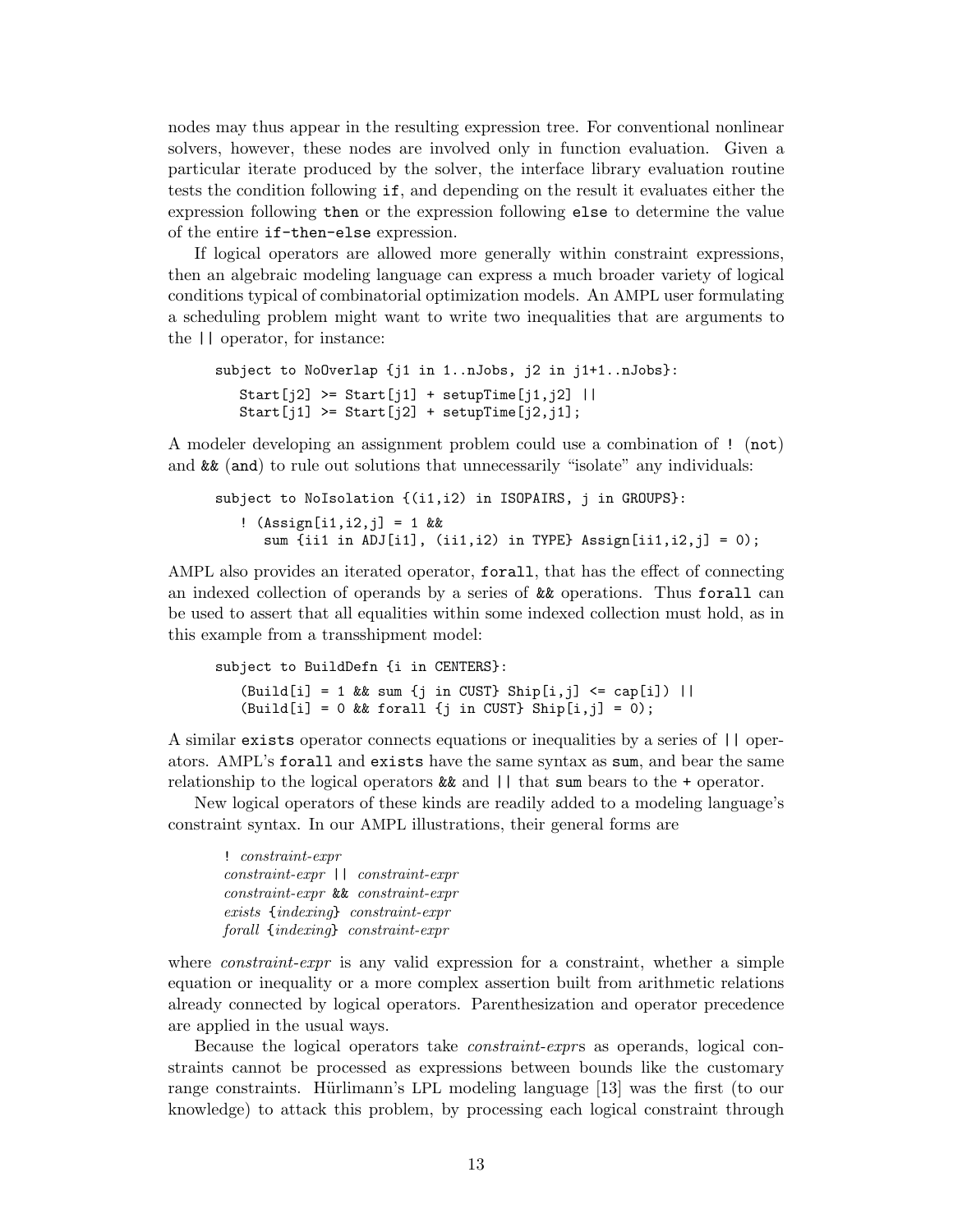a series of transformations that convert it to a conjunctive normal form and then to an algebraic constraint in zero-one variables, which can be sent to any branchand-bound solver for integer programming. Substantial transformations like this are less appealing in support of a solver for constraint programming, however, as they may hide from the solver some useful information about the modeler's choice of formulation.

We thus anticipate that algebraic modeling languages will follow a more flexible strategy, by generalizing their existing expression tree representations so as to record logical constraints in more-or-less the same form as the modeler writes them. This is a particularly straightforward extension in the case of AMPL, since nodes for logical operators  $(kk, 1, 1)$  and for binary relational operators  $(\le, \le, =, >, >, !=)$ are already defined to meet the needs of the previously discussed if-then-else expressions. Instances of forall and exists may be represented by new node types analogous to those for sum, while a double inequality may be converted to an  $\&\&$ tween two single inequalities:  $\log[\iota] \leq X[\iota] \leq \inf[\iota]$  could become  $\log[\iota] \leq X[\iota]$ &&  $X[j] \leq \text{hi}[j]$ , for instance.<sup>\*</sup>

By taking this approach, we introduce a kind of non-algebraic constraint that is represented in its entirety through an expression tree. Top-level processing for such a constraint is particularly simple, since all of the relevant information can be reached from its tree's root node. In our Concert driver, a pointer to the root of each constraint's expression tree is merely passed to our driver routine build\_constr that returns an equivalent IloConstraint:

```
IloConstraintArray LCon(env,n_lcon);
for (i = 0; i < n_{\text{1con}}; i++) {
   LCon[i] = build\_construct (lexprList[i]);
}
```
The object returned from build\_constr does not require any further processing, because logical constraints do not have components — like an algebraic constraint's linear coefficients and bounds — that are maintained in arrays or lists outside of the expression tree.

The build\_constr routine for our example looks much like the previously described build\_expr, though with an IloConstraint rather than IloExpr return type and with cases for operators that create non-algebraic constraints:

```
IloConstraint build_constr (expr *e)
{ ...
   opnum = e->op;
   switch(opnum) {
      case OR_opno: ...
      case AND_opno: ...
      ...
   }
}
```
Cases for the comparison operators are handled straightforwardly by their coun-

<sup>∗</sup>More specialized nodes corresponding to double inequalities could be introduced instead, if that would be helpful for generating input to some solvers.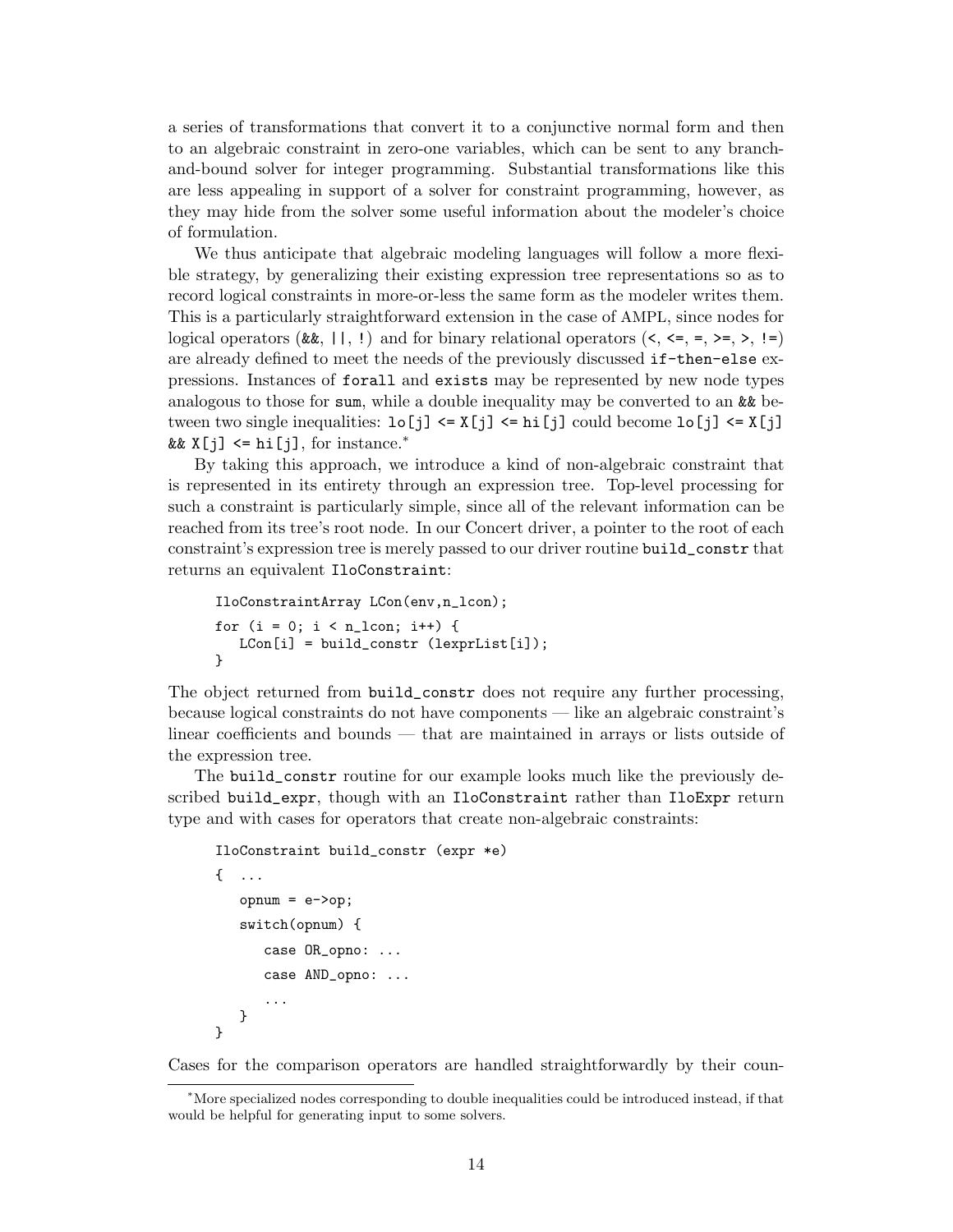terparts in C++, which are overloaded by Concert to take IloExpr operands and return an IloConstraint result:

```
case GE\_opno: // >=
  return build_expr (e->L) >= build_expr (e->R);
```
The logical operators are handled similarly, but their arguments are what we have called *constraint-exprs*. Concert overloads their  $C++$  counterparts so that they take IloConstraint operands, which we build by further calls to build\_constr:

case OR\_opno: // || (or) return build\_constr (e->L) || build\_constr (e->R);

Thus build\_constr is used recursively to build up more complex logical constraints from simpler constraint expressions. Base cases for build\_constr are via its eventual calls to build\_expr, as there are no "true" or "false" literal values in the tree that AMPL sends to the driver.

Once a framework of this sort has been set up, it is a straightforward matter to add other logical operations, such as exclusive or and implication, that might be convenient for modeling. The algebraic if-then-else operator described at the beginning of this section can also be accommodated, for CP purposes, by adding an appropriate case to build\_expr.

# **5. Extensions for counting**

We have observed that most algebraic modeling languages can define the set of all objects or numbers that satisfy given logical conditions. By counting the number of members in a set that has been so defined, a modeling language can in effect count the number of conditions in a given collection that are satisfied. If sets were allowed to be defined in terms of variables, then modeling languages could apply counting to conditions on the variables — that is, they could count the number of constraints in a given collection that were satisfied. Counting expressions of this kind are an important component of CP formulations. The incorporation of variables into set definitions is arguably too general an extension for this purpose, however; instead it makes sense to define new counting operators specially.

As an illustration, in a transshipment problem the number of customers that have at least  $min_{\text{at}}$  in shiploads of demand could be represented for all products p by applying AMPL's card (cardinality) operator to the appropriate set expression:

```
param num_min_ctn {p in PROD} :=
   card {c in CUST: demand[c,p] >= min_ctn};
```
Allowing variables in this sort of expression would amount to allowing the condition after the colon to be any constraint-expr as defined previously. Then to require, for instance, that the number of warehouses shipping a given product to a given customer may not exceed max\_store, an AMPL model could state:

```
subj to Max_Whse_Used {p in PROD, c in CUST}:
   card \{w \text{ in WHSE: Ship}[w, c, p] > 0\} \leq max\_store;
```
The use of card for this purpose is arguably unnatural, since we think of the constraint in terms of the number of conditions that are satisfied, without reference to any kind of set. Also, since set expressions are used in many contexts throughout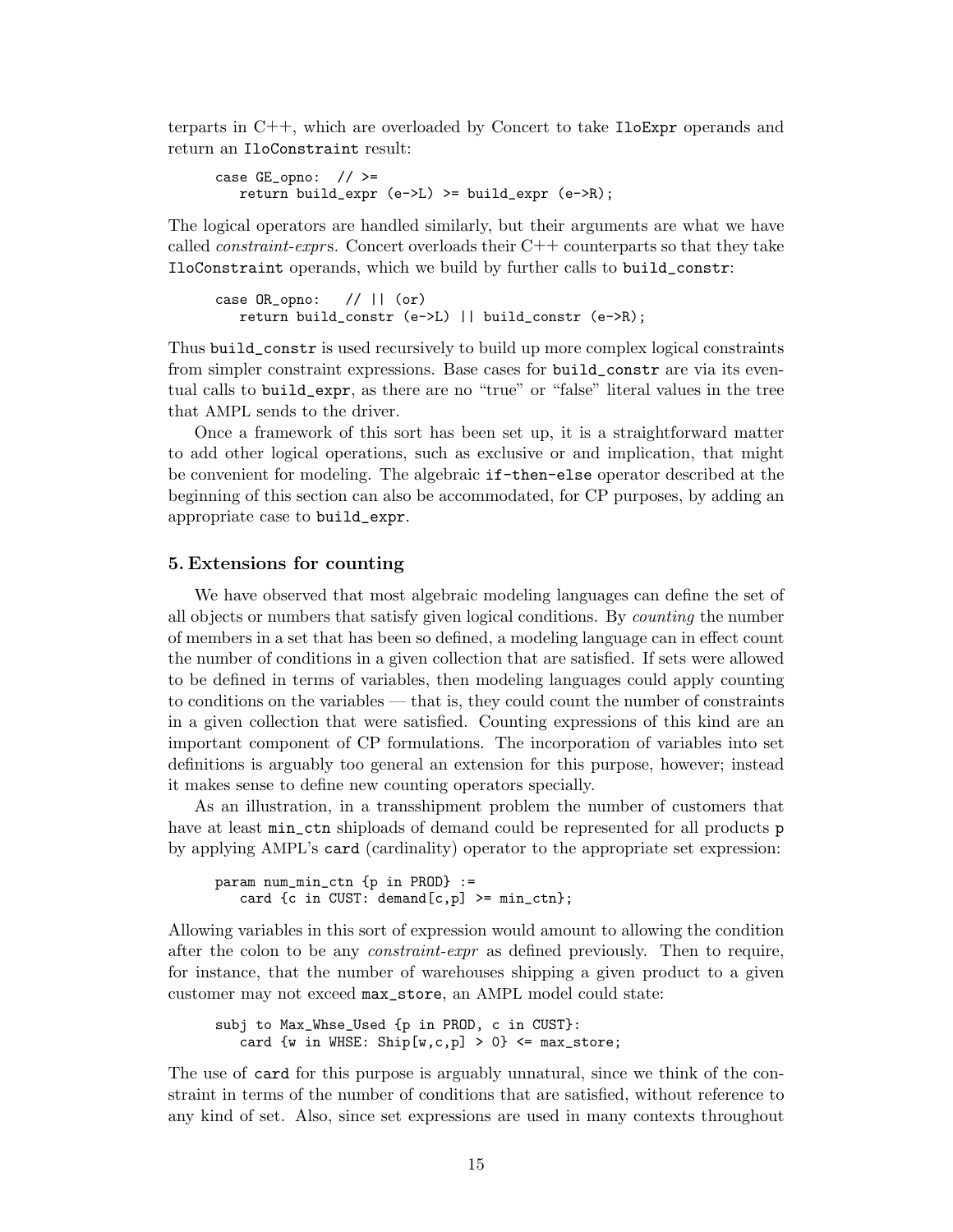the AMPL language, allowing variables to appear in them in only certain contexts in certain constraint expressions would entail new and potentially confusing rules.

We thus begin by describing a language extension that provides a more specialized integer-valued counting operator for use in constraints. Even this operator can be awkward in common circumstances, however, and thus we subsequently describe alternative operators that generate constraints directly by fixing or bounding specified counts. We show that the associated extensions to the driver involve no new complications.

Counting expressions. Like any modeling language operator that works with a collection or list, a counting operator is fundamentally an indexed operator. Indeed, it works much like summation, except that instead of summing the numerical values of its operands, it sums 1 for each operand that holds and 0 for each that does not. Thus an algebraic modeling language could provide this operator by adapting its summation syntax, but with constraint expressions replacing numerical ones.

We have basically followed this approach in designing a new AMPL operator, count, that expresses the constraint shown above by:

subj to Max\_Whse\_Used {s in STORE, p in PROD}: count  $\{w \text{ in WHSE}\}$  (Ship $[w,s,p] > 0$ ) <= max\_store;

Thus count is in fact written much like sum, except that the argument following the indexing expression must be parenthesized (to avoid certain grammatical ambiguities). To provide more flexibility in the list of constraints to be counted, however, we provide an unindexed as well as an indexed form:

count (constraint-list) count {indexing} (constraint-list)

The *constraint-list* can be a single *constraint-expr* as in our example above, or more generally a list that may itself contain indexed sub-lists. This is consistent with the forms of other kinds of lists in AMPL, such as lists of arguments to user-defined functions and lists of items in display statements — as well as lists in other new operators motivated by constraint programming. We expect that the simple indexed count will be the most widely used, however.

Like other iterated operators in constraints, count is translated by AMPL to provide an explicit list of operands in the problem sent to the solver. Thus the ASL data structure accommodates count by defining a new kind of node that points to an array of constraint nodes. The result of the count operation is an arithmetic value, however, and so it is processed in build\_expr to return an IloExpr object. In fact the C++ code for the case of count is nearly the same as previously shown for iterated sums:

```
case COUNT_opno: // count
  sumExpr = IloExpr(env);
   for (ep = e->Lp; ep < e->Rp; *ep++)sumExpr += build_constr (*ep);
  return sumExpr;
```
The only difference is the substitution of build\_constr for build\_expr inside the loop. This works because the Concert interface reduces counting to the kind of summation that we previously described; specifically, it overloads arithmetic operators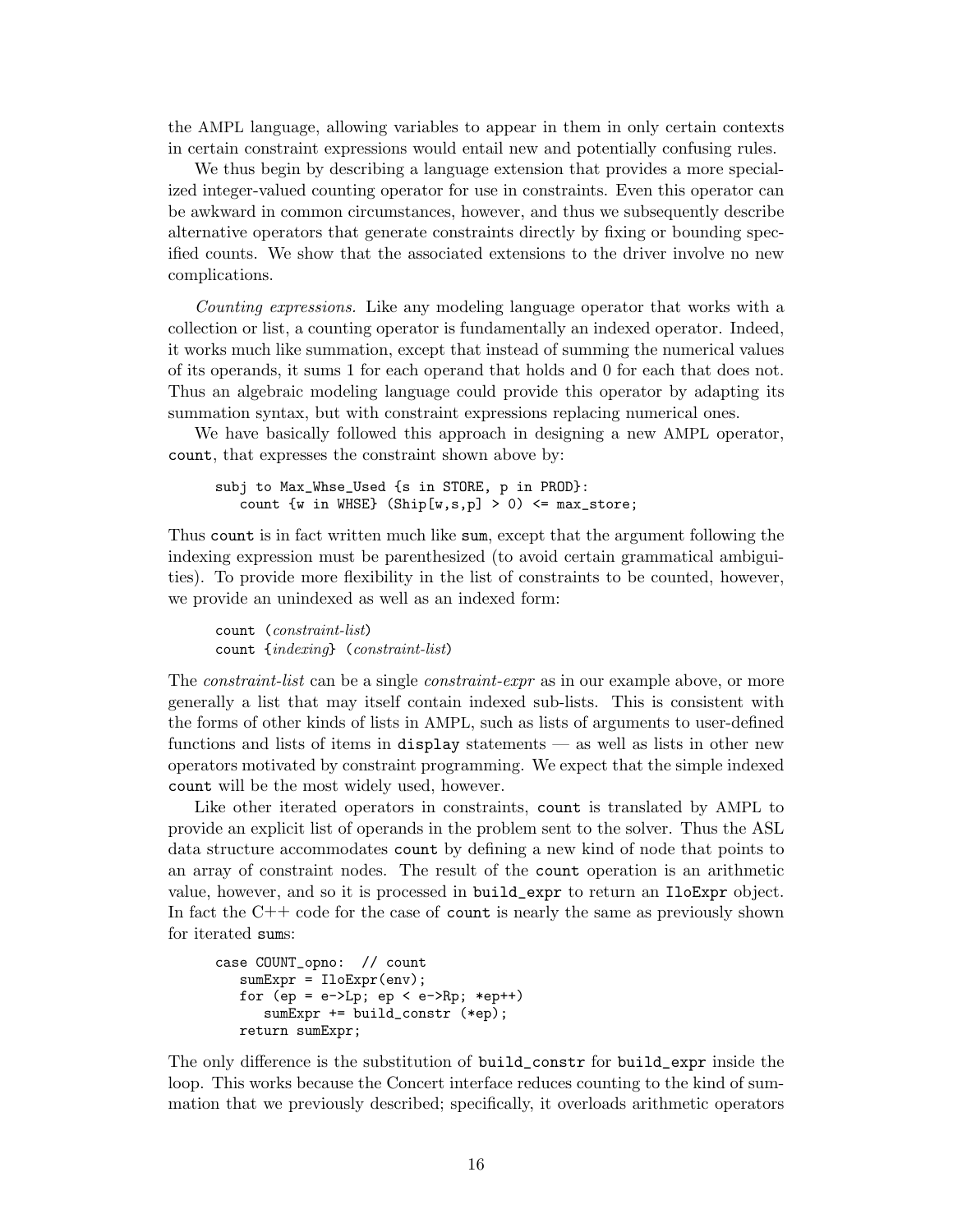(like +=) so that they treat IloConstraint operands as 1 if they are true and 0 if they are false.

With the implementation of count, the build\_expr and build\_constr routines each call the other under certain circumstances. Thus they can be regarded as two pieces of a single recursive tree-walk procedure.

Counting constraints. Even with the introduction of count, our Max\_Whse\_Used constraint example ends awkwardly with the sequence

 $\ldots$  > 0) <= max\_store;

Thus, given that modeling languages are intended to describe models as people conceive of them, there is reason to prefer a more direct way to say that there are at most max\_store warehouses shipping any given product to a given store. This leads to the definition of the atmost operator, with which our AMPL constraint becomes

```
subj to Max_Whse_Used {s in STORE, p in PROD}:
   atmost max_store \{w \text{ in WHSE}\} (Ship[w,s,p] > 0);
```
Similar operators atleast and exactly have the obvious analogous meanings. The syntax is the same as for count, except for the insertion of an arithmetic expression after the keyword.

These alternative operators return constraints that are merely bounds on the value of the corresponding count operator. Hence the realization of their counterparts in LPL [13] simply reduces them to bounds on the sums that arise from counting operators. Similarly, our AMPL driver for Concert breaks each atmost, atleast, or exactly expression into an arithmetic expression and a count expression, which are processed within build\_constr by the standard calls to build\_expr. For example, the code for the case of atmost is:

```
case ATMOST_opno: // at most
  return build_expr (e->L) >= build_expr (e->R);
```
This is in fact identical to the code for the AMPL >= operator previously shown.

#### **6. Structure constraints**

The "all-different" constraint, stating that a specified list of expressions must all take different values, is a common component of CP model formulations. It is an example of a *structure* constraint that jointly restricts the values of many variables in a highly regular way.∗

From the modeler's point of view, a structure constraint is attractive when it concisely states a condition that would otherwise require a great number of other (usually algebraic) constraints. To also be attractive for CP solvers, a structure constraint must be associated with a fast and effective algorithm for pruning the search tree. More precisely, given the currently reduced domains for a structure constraint's variables at some stage of the search, there must be efficient ways to

<sup>∗</sup>These constraints are called *global* constraints in the CP literature, but we avoid that term here so as not to compound the confusion that already exists between the terms "global convergence" and "global optimization" in mathematical programming.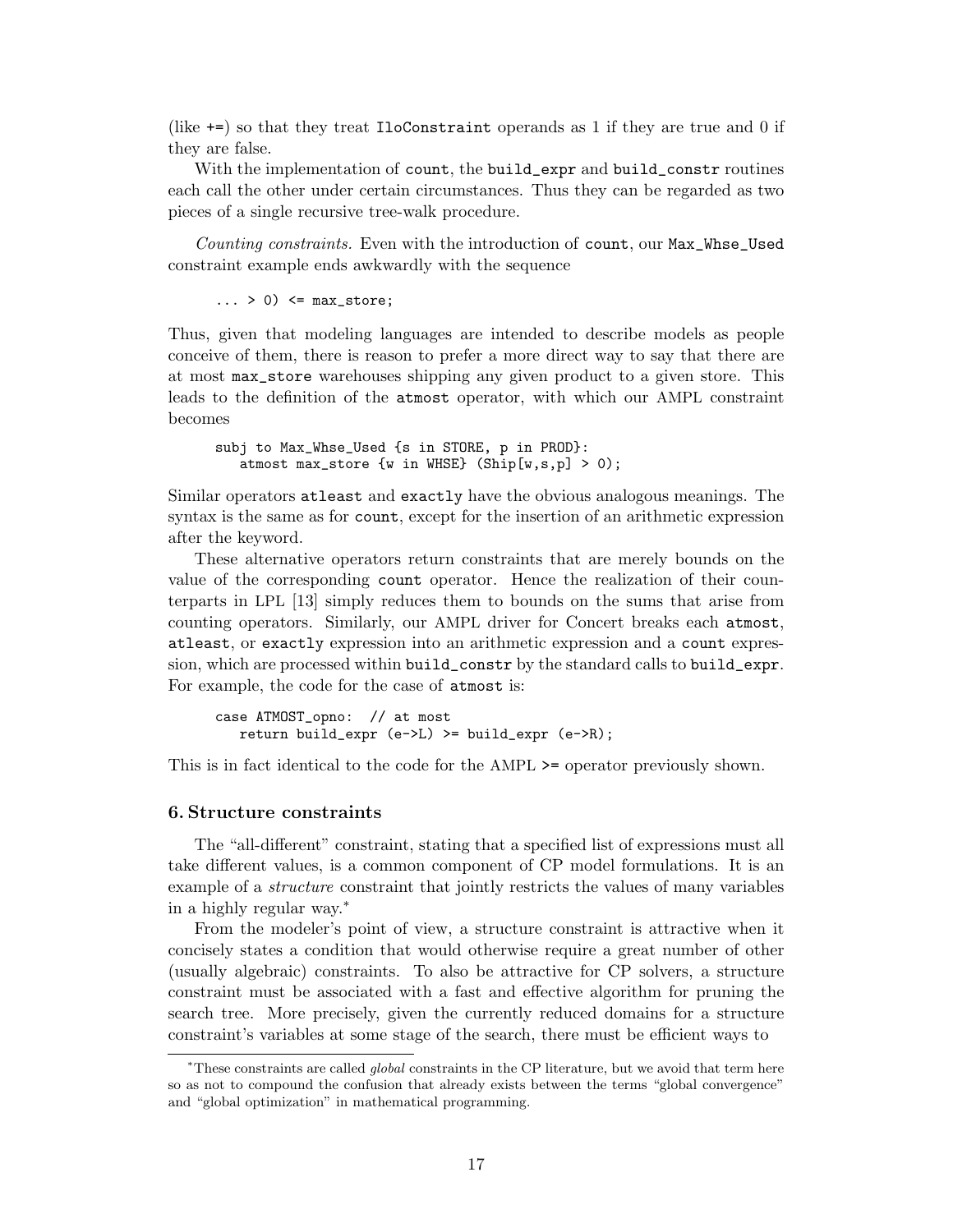- $\triangleright$  determine that no feasible solution is possible using values from the current domains, or
- $\triangleright$  effect further domain reductions by removing values that cannot possibly appear in any feasible solution taking values from the current domains.

This process of "domain reduction" or "filtering" — akin to the "presolving" and "probing" employed by some integer programming branch-and-bound codes — is typically applied at each subproblem in the course of the CP solver's search.∗

We describe here two structure constraints — all-different and its generalization, number-of — that are readily provided to modeling language users through new operators and correspondingly new expression-tree nodes and driver cases. We then address the more general issues involved in deciding which structure constraints merit support in a general-purpose modeling language.

All-different. For the all-different constraint, the appeal to modelers is clear: a single list of the expressions that must all take different values replaces a much larger number of disequalities between all pairs of such expressions. The filtering process is a series of simple assignment (or matching) problems.

A modeling language extension for all-different is similarly straightforward. It requires only a new keyword and a way to specify a list of expressions. In the case of AMPL, lists of expressions are already familiar to modelers through their use in display statements for viewing results. They are readily adapted to provide a syntax for an all-different constraint:

alldiff (expression-list) alldiff {indexing} (expression-list)

This is essentially the same as for count, atmost, and other new operators previously described, except that it specifies an *expression-list* rather than a *constraint-list*.

As an example, a simple production scheduling problem might be modeled in terms of variables that specify a machine for each waiting job. A corresponding AMPL model could define, for each job j, a variable MachineForJob[j] whose value would be the machine-number of that job's assigned machine:

```
param nJobs integer > 0;
param nMachines integer > 0;
var MachineForJob {1..nJobs} >= 1, <= nMachines;
```
To say that each machine is to be assigned to a different job, we could list all of the inequalities explicitly:

```
subject to AssignJobs0 {j1 in 1..nJobs, j2 in j1+1..nJobs}:
  MachineForJob[j1] != MachineForJob[j2];
```
Or, by converting the constraint to the equivalent statement that each machine is assigned at most one job, we could employ one of the previously described counting operators, either count,

<sup>∗</sup>CP solvers can be described as searching through the "nodes" of a "tree" of subproblems, but we avoid these terms here to forestall confusion with the expression nodes and trees processed by the driver.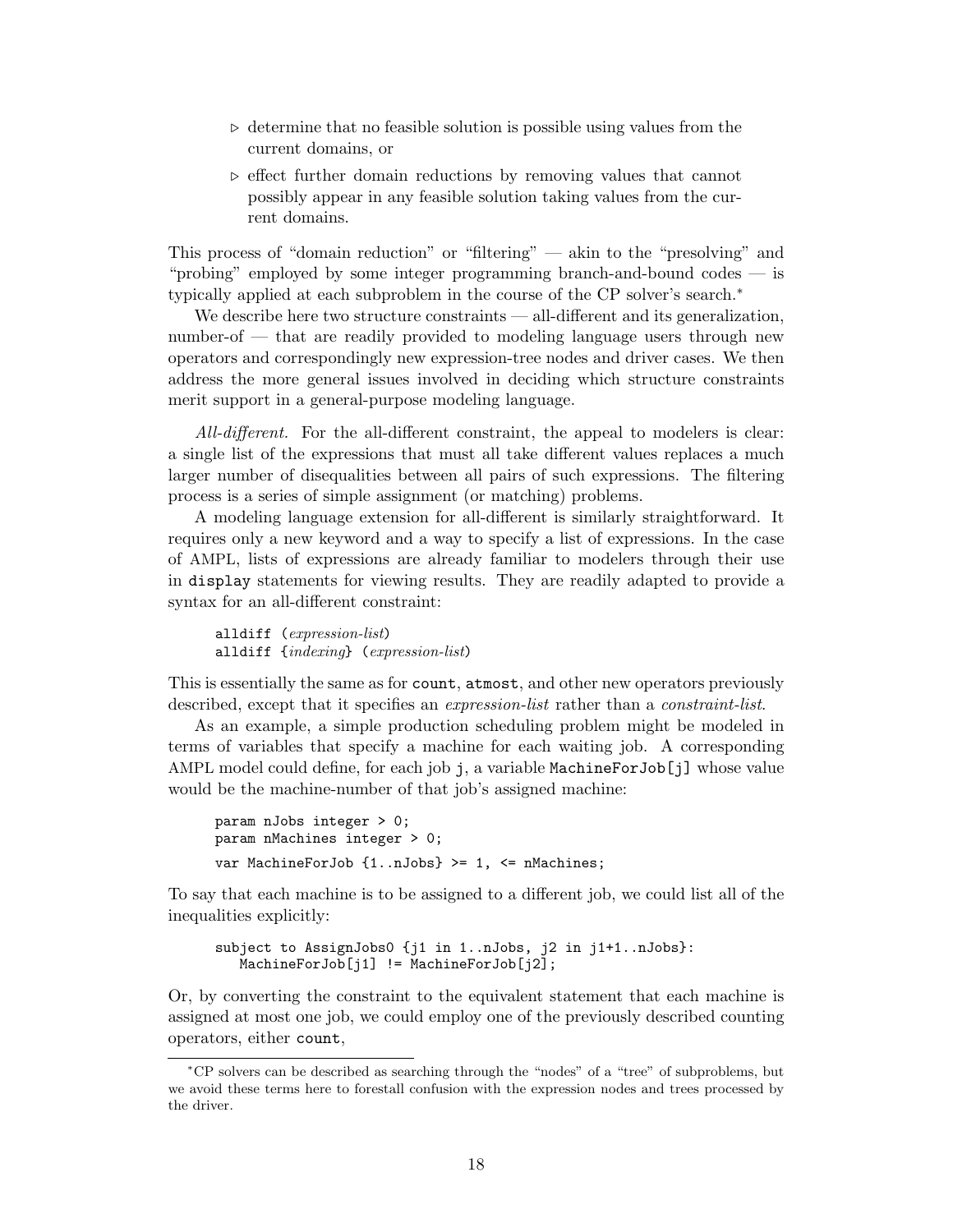```
subject to AssignJobs1 {i in 1..nMachines}:
   count \{j \text{ in Jobs}\} (MachineForJob[j] = i) <= 1;
```
or atmost:

```
subject to AssignJobs2 {i in 1..nMachines}:
   atmost 1 {j in Jobs} (MachineForJob[j] = i);
```
Using the alldiff operator, however, we can convert the original statement of the constraint clearly and naturally into its statement in AMPL:

```
subject to AssignJobs:
   alldiff {j in Jobs} (MachineForJob[j]);
```
Simple all-different lists like this will be perhaps the most common, especially in introductory examples, but the AMPL expression-list syntax allows for much more general list forms that can arise in complex applications.

Since alldiff is not an algebraic constraint, our AMPL/Concert driver must handle it as a case of **build\_constr**. Its processing is much the same as previously shown for sum, looping through a list of operands and calling build\_expr to construct a corresponding IloExpr object for each one. But instead of the operands being summed, they are collected in an array to be sent to IloAllDiff, Concert's constructor for all-different constraints. A streamlined version of the driver case might look like this:

```
case ALLDIFF_opno: // all-different
   alldiffArray = IloExprArray(env);
  for (ep = e->Lp; ep < e->Rp; *ep++)alldiffArray.add (build_expr (*ep));
  return IloAllDiff (env, alldiffArray);
```
A working version is a little more complicated, because Concert requires IloAllDiff to be called not with an array of expressions but rather with an array of variables, to whose domains the filtering can be applied. When an alldiff constraint is applied a list of expressions, the driver associates an auxiliary variable with each expression and the solver subsequently infers initial domains for the auxiliary variables from the domains of the variables that they contain.

By explicitly sending an all-different constraint to the CP solver in this way, we ensure that the efficient filtering mechanisms for such constraints will be applied. Were we to instead use the atmost formulation, the solver would receive a separate constraint for each machine and could not be guaranteed to recognize the presence of the all-different structure.

Number-of. A more flexible kind of production scheduling allows each machine to accept multiple jobs, up to some specified capacity. In AMPL this could entail defining a capacity parameter,

param cap {1..nMachines} integer > 0;

and then replacing the constant 1 by the relevant capacity in either of our previous constraint examples,

```
subject to AssignCapJobs1 {i in 1..nMachines}:
   count \{j \text{ in Jobs}\} (MachineForJob[j] = i) <= cap[i];
```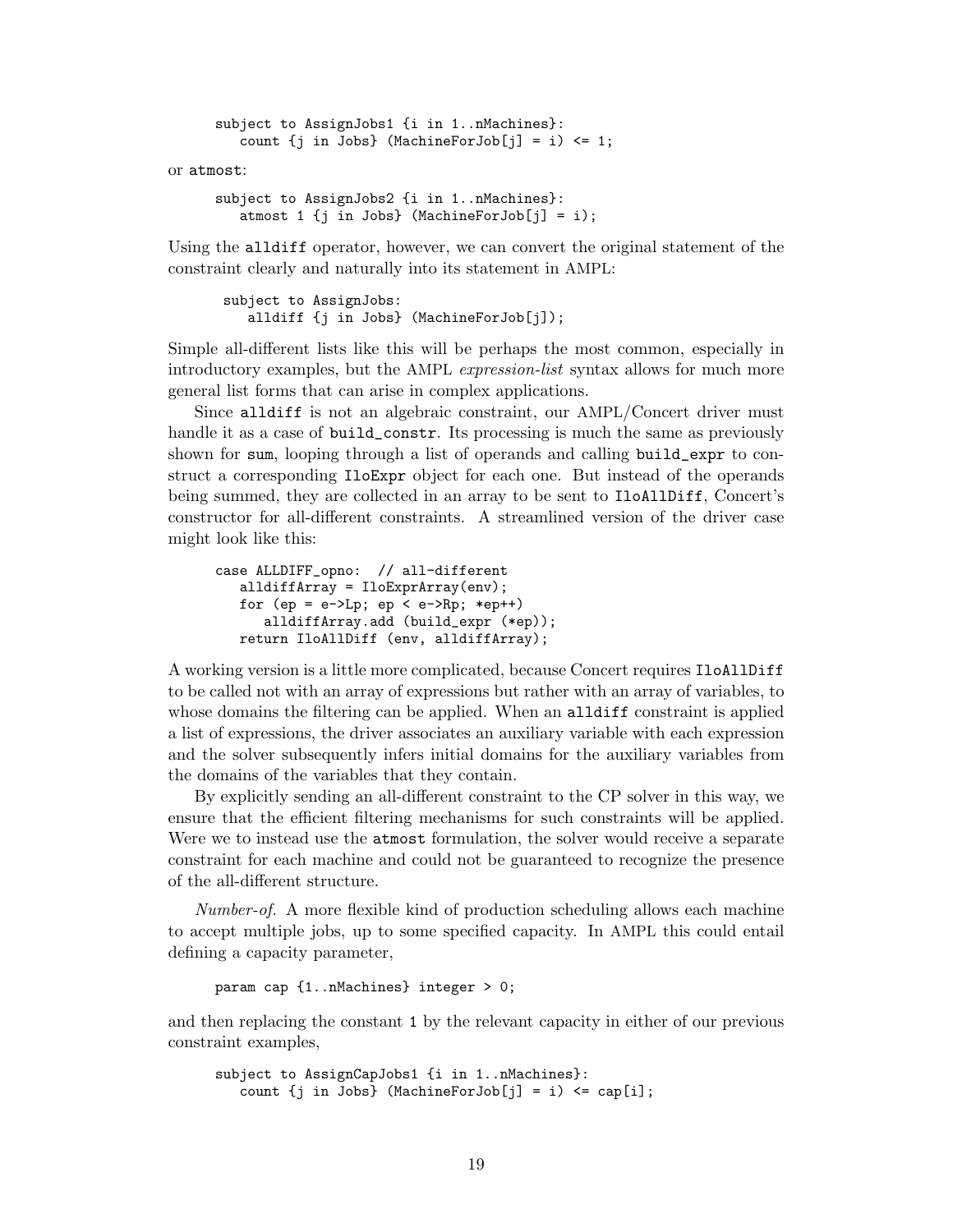```
subject to AssignCapJobs2 {i in 1..nMachines}:
  atmost cap[i] {j in Jobs} (MachineForJob[j] = i);
```
Again we have an indexed collection of constraints that might be expressed more cleanly and handled more efficiently if it were treated instead as a single structure constraint. In a CP solver, the filtering process would solve a kind of network-flow problem (which generalizes the assignment problem used for all-different).

It seems logical that an algebraic modeling language should extend to this case as well, but the situation is not nearly as straightforward as in the case of alldiff. A single constraint stating that "machine i can serve at most cap[i] jobs j" would have to incorporate the set of machines and their capacities, as well as the set of jobs and the list of job assignments. In the style of AMPL, the constraint might be

```
subject to AssignCapJobs2:
   atmost {i in 1..nMachines} cap[i]
      of i in {j in 1..nJobs} (MachineForJob[j]);
```
Alternatively, the constraint might have more of a functional form, with a keyword followed by listed arguments in parentheses as in the style of OPL [17, 27]. Whatever the syntax, however, the resulting statement falls short in convenience and in naturalness. It tries to cram all of the indexing within the single constraint, whereas in fact what the modeler has in mind is a limit for each machine on the number of jobs assigned to it.

This analysis suggests that we really do want to define an indexed collection for the constraints we have in mind, but using a constraint syntax more natural and specific for the intended purpose. In fact the only new syntactic element we require is an alternative counting operator, one that counts the number of times that a specified value appears in a specified list of values. For AMPL, we can use a syntax like that of atmost, but with an *expression-list* like that of alldiff:

numberof target-expr in (expression-list)

In our example, we want to count the number of times that machine i appears in a the list of machines {j in 1..nJobs} MachineForJob[j]:

```
subject to AssignCapJobs {i in 1..nMachines}:
  numberof i in ({j in 1..nJobs} MachineForJob[j]) <= cap[i];
```
Here we only constrain the result of the numberof operator to be less than or equal to a constant, but numberof could be used just as well anywhere that an algebraic expression involving variables would be allowed.

A straightforward adaptation of our driver case for count suffices to handle numberof in general. A Concert IloExpr object corresponding to the ASL expression tree for the target-expr is built and assigned to targetExpr. Then the loop accumulates in sumExpr the number of assertions of a certain form that are true:

or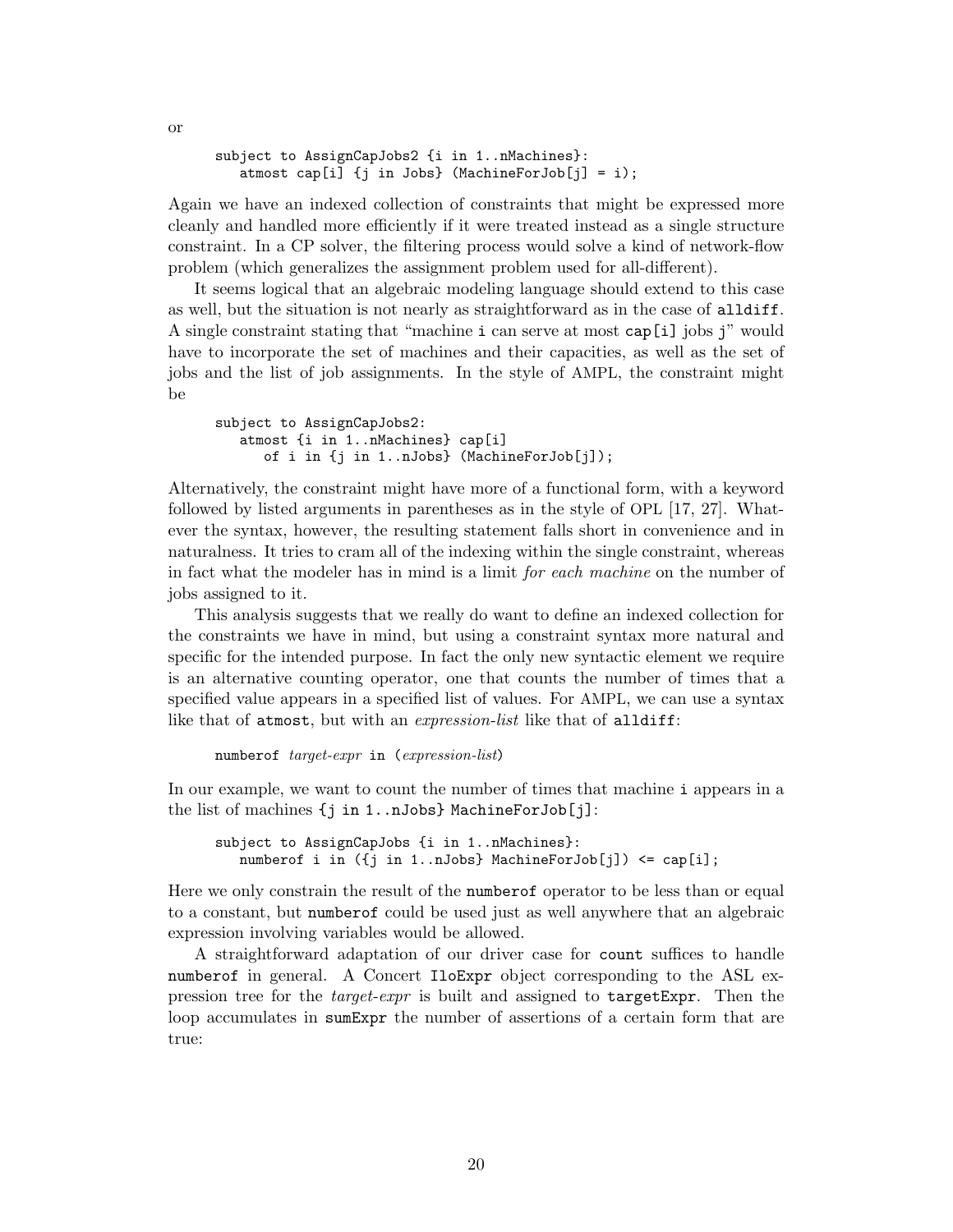```
case NUMBEROF_opno: // number of
   sumExpr = IloExpr(env);ep = e->Lp;targetExpr = build\_expr (*ep);
   for (*ep++; ep < e->Rp; *ep++)
      sumExpr += (build_expr (*ep) == targetExpr);
   return sumExpr;
```
The main difference is that the right operand to  $+=$ , which was build\_constr  $(*ep)$ for the case of count, is instead given by build\_expr (\*ep) == targetExpr, which contributes a 1 to the sum when and only when a value from the numberof operator's expression-list is equal to the value of the operator's target-expr.

We need a more intricate implementation to process a  $target\text{-}expr$  that is a constant, however, since this is the situation to be handled by a structure constraint. Concert communicates such a constraint to its solver through a call to IloDistribute, which takes three array arguments:

- $\triangleright$  list, an array of variables;
- $\triangleright$  target, an array of constants; and
- $\triangleright$  count, an array of variables, of the same length as target.

The constraint is interpreted to say that, for each index  $k$ , the variable count  $[k]$ equals the number of times that target[k] appears in list. Thus a single call to IloDistribute can represent all of an AMPL model's numberof operators that have the same *expression-list*, and can permit more effective filtering than would be possible if each numberof occurrence were to be treated as a separate constraint.

For our scheduling example, the IloNumVar objects in the list array correspond directly to the MachineForJob[j] variables in the AMPL model, and each constant target [k] equals k, so count [k] is simply the number of times that k appears in the schedule. Our implementation for the AMPL driver is more general, however. The members of the list array may be auxiliary IloNumVars set up to equal whatever expressions appear in a numberof operator's expression-list. For each collection of numberof operators that have the same expression-list, moreover, the target-exprs are simply collected to form the target array; the content of this array is not limited to consecutive integers.

All of the activity surrounding the processing of a numberof node is encapsulated in a driver function build\_numberof, so that the case for this operator in build\_expr is extended by only a few lines:

```
case NUMBEROF_opno: // number of
   ep = e - \sum p;if ((*ep) \rightarrow op == CONST_opno) // target is a constant
      return build_numberof (e);
   else {
      // same as shown previously
   }
```
In brief, build\_numberof maintains a data structure, specific to the driver, that keeps track of the *expression-lists* and the *target-expr* constants encountered. When a new *expression-list* is seen, a corresponding list array is created. When a new  $target\text{-}expr$  is seen for some *expression-list*, the target value — which must be a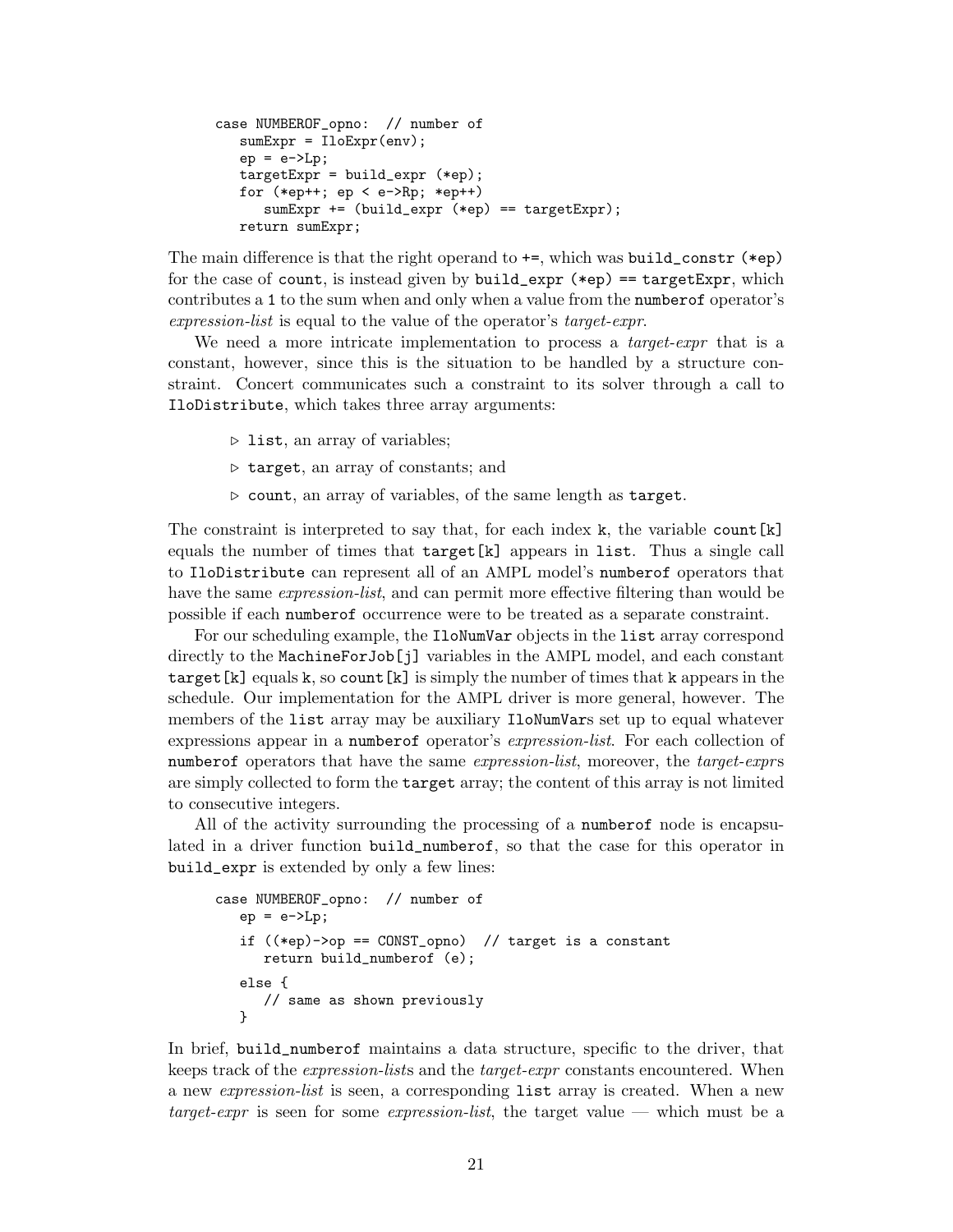constant in this case  $\overline{\phantom{a}}$  is added to the **target** array, and a corresponding new variable is defined in the count array. In any case, build\_numberof returns the count variable corresponding to the target-expr value. This variable represents the value of the numberof operation and hence, as seen above, can be returned by the build\_expr case without any further processing.

The most costly part of build\_numberof is to check whether a list of expressions in the ASL data structure is identical to any previously seen list. This relies on a recursive comparison function for determining whether the subtrees beneath two nodes are the same. There is also a cost in recursively calling build\_expr to process the expression trees for elements of the list, but this needs to be done only the first time that the list is seen.

When the tree-walks for all of the AMPL model's constraints are complete, the driver's data structure contains a list, target, and count array for each different structure constraint implied by numberof operators in the problem instance. These triples of arrays are then easily passed as arguments to IloDistribute to complete the representation required by the CP solver.

General issues. We have taken the trouble to describe the handling of number-of in some detail, because it illustrates several of the issues that algebraic modeling languages face in providing modelers with the benefits of structure constraints.

First, concepts most naturally handled by the modeler through specialized expressions may be best processed as structure constraints byaCP solver. We have seen that number-of falls into this category, as expressions using the numberof operator in an AMPL model are translated to constraints specified by the IloDistribute function in Concert. Piecewise-linear functions of individual variables provide another example. An objective function of piecewise-linear cost terms might be written in AMPL as

minimize Total\_Cost: sum {i in ORIG, j in DEST}  $\le$ lim1[i,j], lim2[i,j]; r1[i,j], r2[i,j], r3[i,j]>> Trans[i,j];

If the terms are not convex then this produces a hard problem, traditionally solved by use of a specialized mechanism (so-called special ordered sets of type 2) in branchand-bound codes for integer programming. CP solvers may instead replace each piecewise-linear term by a variable  $y[i, j]$  subject to a structure constraint  $y[i, j]$ = <<lim1[i,j], lim2[i,j]; r1[i,j], r2[i,j], r3[i,j]>> Trans[i,j]. Constraints of this kind have been shown to admit highly effective domain reduction procedures [24].

Second, there may be a tradeoff between making a modeling concept easy to state and making the corresponding structure constraint easy to detect. The design philosophy of AMPL has been to favor naturalness of expression, as in the numberof example, so long as structure detection can be kept reasonably fast. This approach has left more work to the writer of each driver, however. An attractive compromise may be to move some of this work to specialized routines included with the solver interface library, if such work is likely to be the same from one driver to the next. But it is not so clear whether our build\_numberof routine would be suitable for this treatment.

Finally, every new structure-constraint syntax added to a modeling language introduces some extra complexity, for which sufficient benefit must be gained in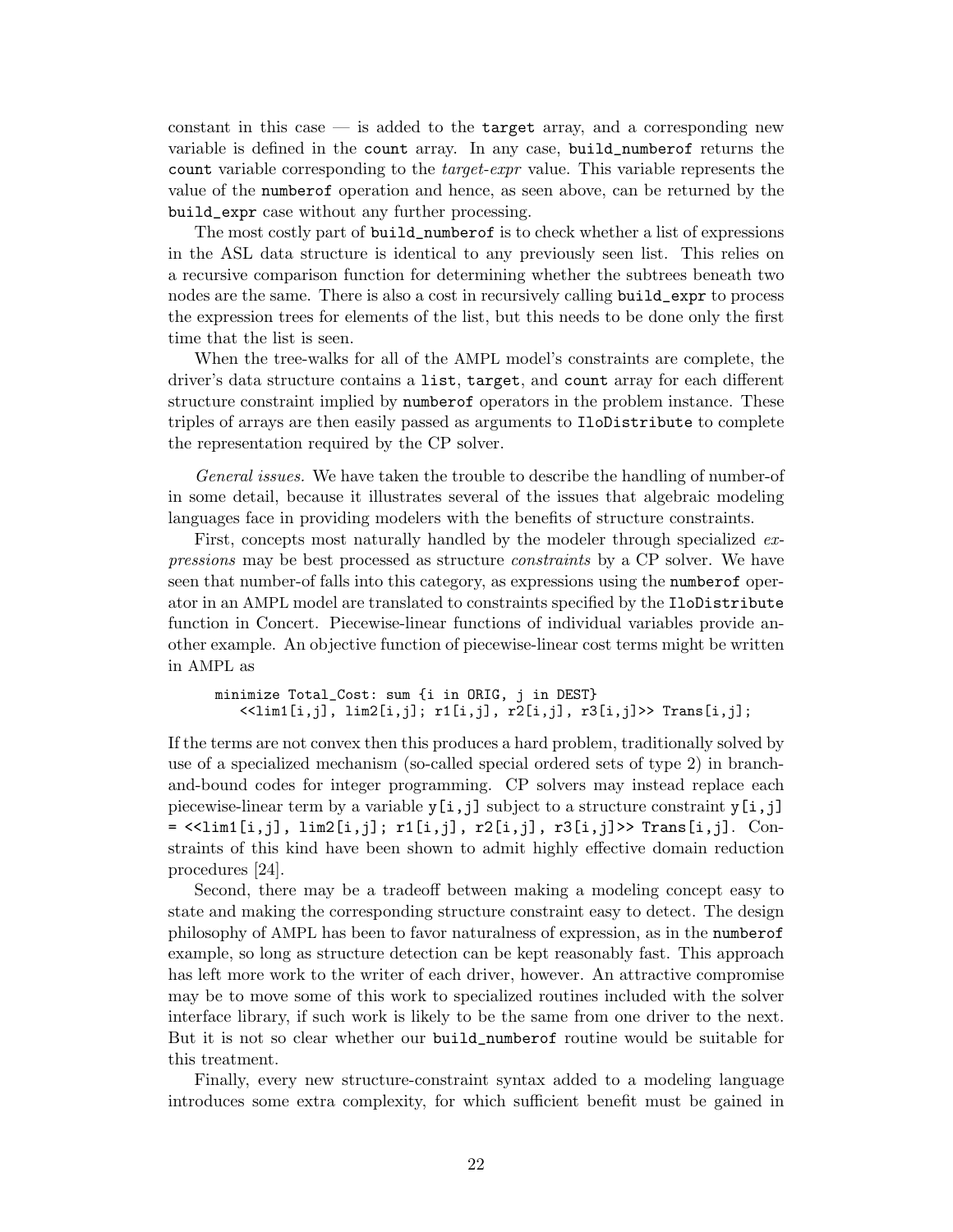compensation. A syntax extension may be justified as making the modeling language easier and more natural to use across a broad variety of applications, for instance. An extension may also offer the prospect of support, through correspondingly extended drivers, for a range of solvers. For general and widely useful structure constraints such as all-different and number-of, the benefits seem clear. But there are other more specialized structure constraints for which the decision is not so easily made. Consider that, in just the current Concert interface, there are functions to construct structure constraints of four more kinds:

- $\triangleright$  IloAllMinDistance: Any two among a specified collection of numerical values must be at least a certain distance apart.
- $\triangleright$  IloInverse: For two specified arrays x and y, x[i] equals j if and only if y[j] equals i.
- $\triangleright$  IloPathLength: For a specified path structure in a network, specified cumulative costs along the paths are consistent with a specified table of node-to-node transit costs.
- $\triangleright$  IloSequence: Specified arrays list, target, and count are related as in IloDistribute, and also each subsequence within list of a specified length must contain a number of *different* values that is within specified bounds.

Language designers might well disagree as to the generality of the structures treated by these constraints, but at least it seems unlikely that anyone will consider them all to be equally general.

### **7. Variables in subscripts**

In many situations where an IP formulation would define zero-one variables, the corresponding CP formulation uses fewer variables having larger domains. This is perhaps the most characteristic modeling difference between the two approaches. To make CP formulations of this kind work, however, an extension of the usual algebraic notation is almost always necessary. After giving some examples, we describe in detail how a modeling language translator and driver handle the simple case of a variable that is indexed (subscripted) by an expression involving variables, and conclude by indicating how more general cases can be handled.

Examples. Consider a location-distribution problem that involves mCLI clients and nLOC possible warehouse locations. An IP formulation in AMPL typically defines binary (zero-one) variables for each location and for each client-location pair,

var Open {1..nLOC} binary; var Serve {1..mCLI, 1..nLOC} binary;

with the convention that  $Open[j]$  is 1 if and only if a warehouse is opened at location j, and Serve[i,j] is 1 if and only if client i is served from location j. Using these variables and correspondingly indexed costs, a linear objective function for this problem can be written as follows:

```
minimize TotalCost:
   sum {j in 1..nLOC} opnCost[j] * Open[j] +
   sum {i in 1..mCLI, j in 1..nLOC} srvCost[i,j] * Serve[i,j];
```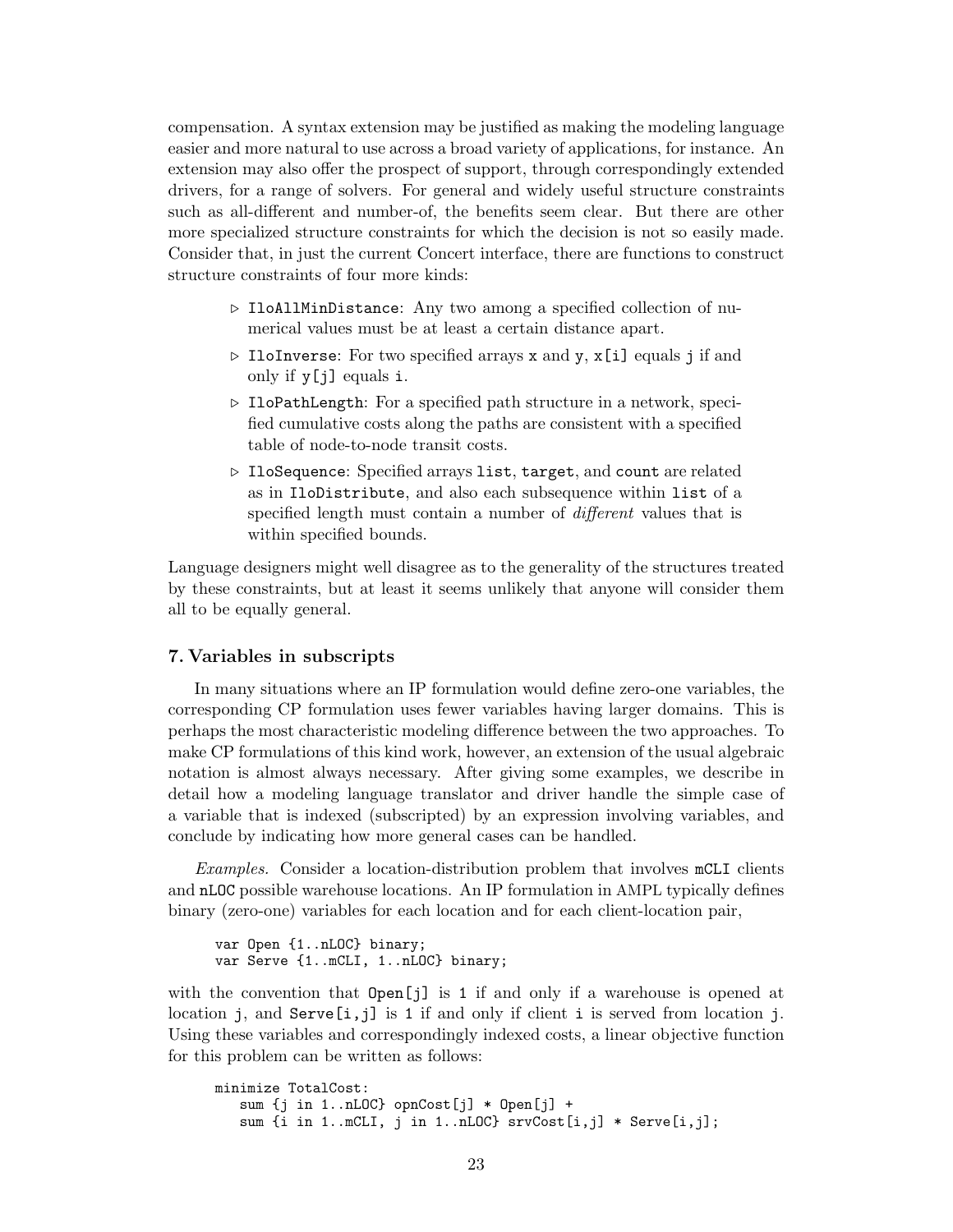If each client must be served by one open warehouse, then the constraints can be expressed as

```
subject to OneEach {i in 1..mCLI}:
   sum {j in 1..nLOC} Serve[i,j] = 1;
subject to OpenEach {i in 1..mCLI, j in 1..nLOC}:
  Serve[i,j] <= Open[j];
```
where the first specifies that each client be served from one location, and the second insures that a warehouse is opened at any location serving a client.

In the analogous CP formulation [18], the Serve variables are indexed only over clients, but take values from the set of location numbers,

```
var Open {1..nLOC} binary;
var Serve {1..mCLI} integer >= 1, <= nLOC;
```
so that Serve[i] is the location assigned to serve client i. The service cost in the objective function is then the total, over all clients, of the cost of serving each client from its assigned location:

```
minimize TotalCost:
   sum {j in 1..nLOC} opnCost[j] * Open[j] +
   sum {i in 1..mCLI} srvCost[i,Serve[i]];
```
The definition of the variables implicitly allows for only one location serving each client, and the requirement that the warehouse serving each client be open is very directly written as

```
subject to OpenEach {i in 1..mCLI}:
  Open[Serve[i]] = 1;
```
This is a formulation that could not be written in AMPL (or other conventional algebraic modeling languages), because it relies on an extension to allow a variable, Serve[i], to serve as an index to a parameter (srvcost, in the objective) or to another variable (Open, in the constraints).

From a mathematical standpoint, such an extension involves using a variable as a "subscript" to a constant or another variable. A notation of this kind can be found, for example, in the use of terms such as  $H_{\sigma(i)}$ , where  $\sigma(i)$  is a variable for each *i*, in the scheduling formulations employed by Woodruff and Spearman [28]. The usefulness of variable-in-subscript formulations is not limited to this simple case, moreover. The objective function in [28] includes a term  $C(K_{\sigma(i-1)}, K_{\sigma(i)})$ that indexes the setup-cost table *C* by the job families of successive jobs,  $K_{\sigma(i-1)}$ and  $K_{\sigma(i)}$ , which are themselves parameters having variables for subscripts. In the style of AMPL this term might be written as

```
setupCost[classOf[JobForSlot[i-1]],classOf[JobForSlot[i]]]
```
where the two levels of variables in indexing can be clearly seen.

Implementation fundamentals. These and other examples strongly suggest that, once the concept of variables in subscripts has been accepted as a useful extension for modeling languages, it is difficult to restrict subscripts to contain variables only in certain contexts or in certain kinds of expressions. Any rules for this purpose are likely to be awkward for users to understand and for the modeling language software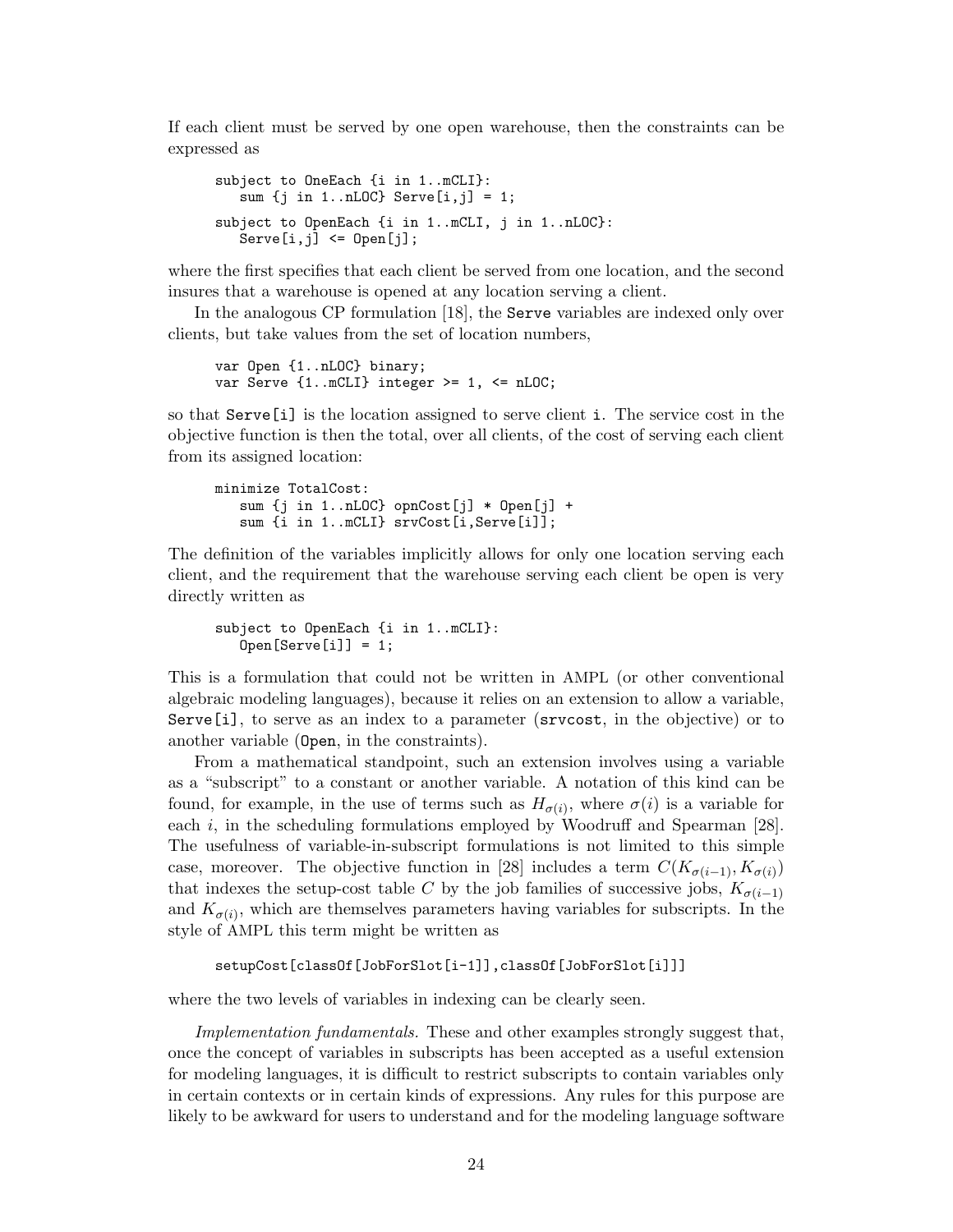to apply. Instead, a general and convenient design would allow any subscript within an objective or constraint to be an expression involving variables. An expression tree for a subscript of this kind would be incorporated into the tree for the containing objective or constraint, by means of a new node type that would take the place of the standard node for a variable or constant.

To handle indexing expressions that contain variables, CP solvers proceed again by way of a structure constraint for which effective domain reduction and filtering procedures can be devised. In this case the new constraint is an element constraint defined in terms of three items:

- $\triangleright$  selectVar, a nonnegative integer variable;
- array, an array of constants or of variables; and
- $\triangleright$  resultVar, a variable.

The general idea is that the element constraint is satisfied by the variables precisely when  $array[$ selectVar] equals resultVar. Formally, the constraint holds if and only if the value of selectVar is a valid index into array, and the element in the selectVar position within array has the same value as resultVar. A reduction in the domain of selectVar or of resultVar can be deduced from a reduction in the domain of the other, and if array contains variables then any reduction in their domains can be taken into account as well. These relationships can serve as a foundation for effective filtering procedures.

Given this framework, the job of a solver driver is to process the variable-insubscript expression-tree nodes created by the model translator into the element constraints that the solver requires. This is straightforward in principle, but specific cases pose problems not encountered in other modeling language extensions.

The case of a variable subscripted by a variable is the most straightforward. As a concrete example, suppose that our AMPL location-distribution problem is to be solved for data having  $mCLI = 40$  clients and  $nLOC = 15$  potential warehouse locations. The model translator will read the symbolic model and the data and will generate a problem instance, which the driver will then read and set up in an instance of the ASL data structure as described previously. At that point, all variables will have been mapped into one long array x of variables, as explained in Section 2; suppose that the Serve variables will be  $x[0]$  through  $x[39]$  and the Open variables will be  $x[40]$  through  $x[54]$ .

Consider first how a variable-in-subscript expression such as Open[Serve[7]] should be handled in the ASL data structure. This expression can be written equivalently, in terms of the x array alone, as  $x[39+x[6]]$ . Thus in the ASL tree this expression should be represented by a variable-in-subscript node pointing to a subtree for the expression  $39 + x[6]$ .

Now we can describe the conversion to a form that uses an element constraint. There are three steps:

- $\triangleright$  Create a new variable result Var that will represent the value of the variable-in-subscript expression.
- $\triangleright$  Create a new variable selectVar having the numbers 40 through 54 as its domain, along with a new constraint  $\texttt{selectVar} = 39 + x[6]$ .
- $\triangleright$  Add the element constraint defined by selectVar, x, resultVar.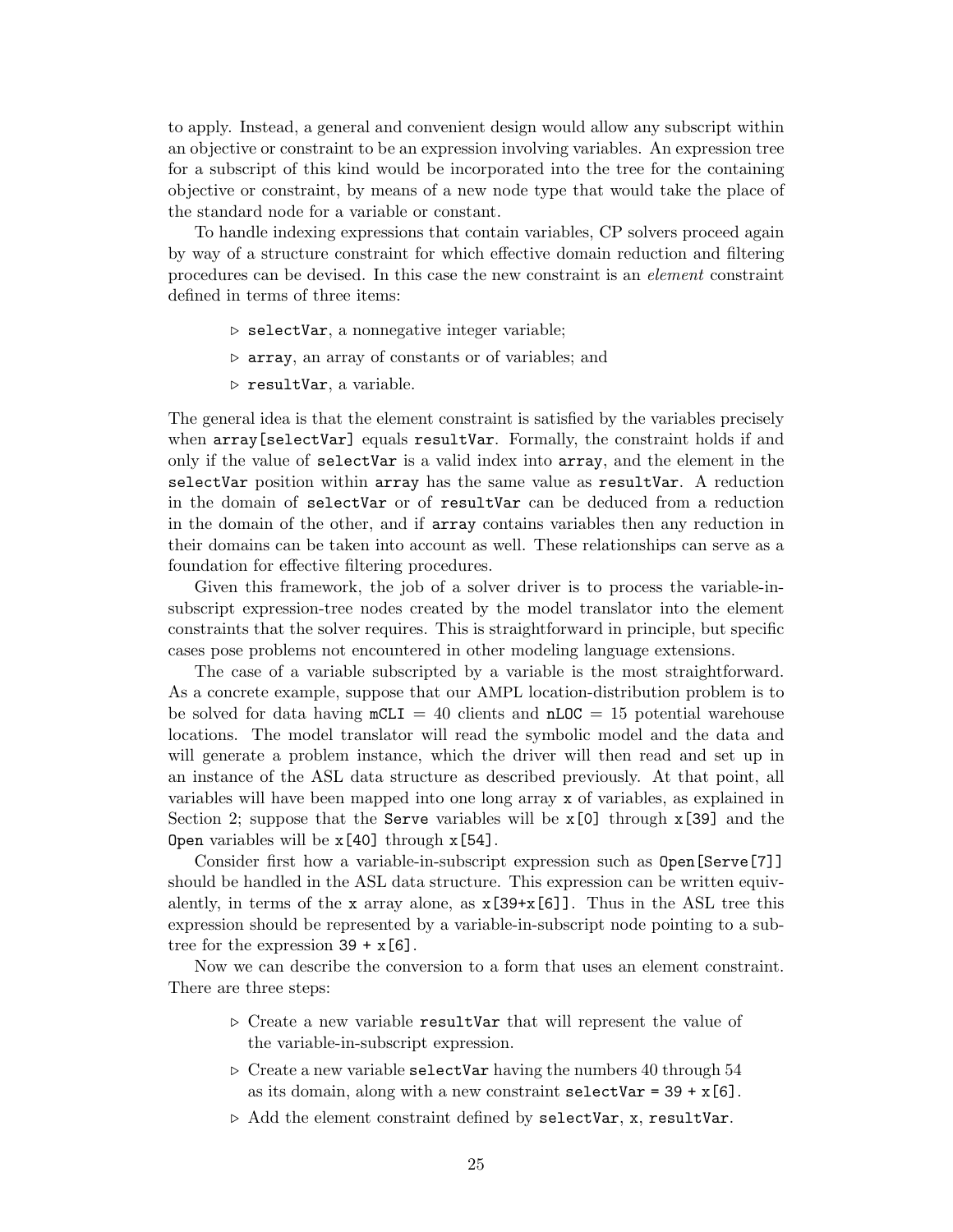The variable resultVar can then be used in place of the variable-in-subscript expression in the remaining processing of the tree. This conversion is repeated for each variable-in-subscript node, with of course different resultVar and selectVar variables created in each case.

In our example using the Concert interface, the role of x above is played by the IloNumVarArray that we call Var. The  $C++$  code for an element constraint has the form resultVar == Var(selectVar), where the () operator for the IloNumVarArray class has been overloaded to take an IloNumVar operand. Thus our build\_expr case for a variable with variables in its one subscript can be written as follows:

```
case VARSUBVAR_opno: // variables in subscript of a variable
   selectVar = IloIntVar (env, loSubBnd[e->ind], upSubBnd[e->ind]);
  mod.add (selectVar == build_expr (e->L));
  resultVar = IloNumVar (env, -IloInfinity, IloInfinity);
  mod.add (resultVar == Var(selfVar));return (resultVar);
```
The selectVar argument is set up in the first and second lines of the case. The AMPL translator is relied upon to communicate lower and upper bounds on this variable, kept in auxiliary arrays loSubBnd and upSubBnd of the ASL data structure, because these bounds are likely to be the same at many different nodes.∗ The recursive call to build\_expr processes whatever subscripting expression the AMPL translator has provided, assuring that the driver can handle subscript expressions of arbitrary complexity. The third line sets up the resultVar, whose bounds are left to the CP solver to deduce. Then the remaining lines add the element constraint to the problem and return resultVar as the Concert IloExpr whose value is equal to that of the whole variable-in-subscript expression.

Since both selectVar and resultVar are defined by equality constraints, it would seem that this case could be more concisely written in the following way:

#### case VARSUBVAR\_opno: // variables in subscript alternative return (Var(build\_expr(e->L)));

This would not necessarily result in the additional efficiency that the elimination of two variables might suggest, however. Like other structure constraints, the element constraint is useful to the solution search because a reduction in the domain of one of its arguments may be used to deduce reductions in the domains of other arguments. If we substitute away some of the argument variables, then we are basically counting on the CP solver to supply them implicitly in its search procedure. In fact the above code, in which the overloaded () operator is passed an IloExpr operand, is rejected by the Concert class library; an IloNumVar argument is required. Thus at most resultVar can be eliminated, by writing return (Var(selectVar)).

Implementation generalizations. The case of a model variable indexed by multiple subscripts, one or more containing variables, is not substantially more difficult. Basically it requires the model translator to generalize the expression to which the selectVar is equated. The driver processing is unchanged.

For variables in a parameter's subscripts the situation is also much the same,

<sup>∗</sup>In our example with 40 clients and 15 locations, for every client i the model expression Open[Serve[i]] will give rise to an integer-valued selectVar that has bounds 40 and 54.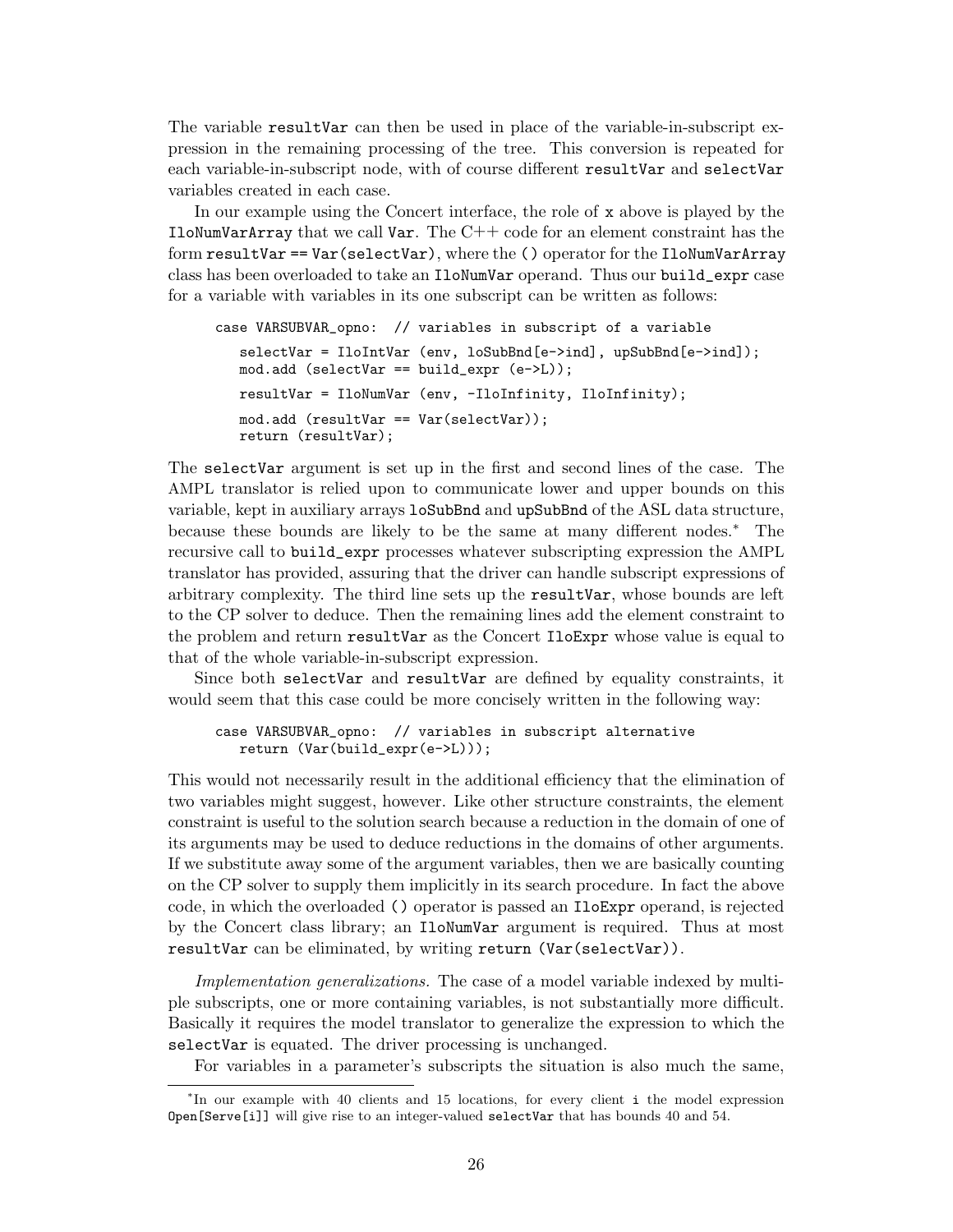except that the IloNumVarArray object Var must be replaced by an IloNumArray object listing the values the parameter may take. To permit the construction of such an object, the model translator must provide a listing of possible parameter values to the driver. This is a new form of information, but it does not necessarily increase the total information conveyed to the driver. In our location-distribution example, for example, all of the parameter values  $srvCost[i,j]$  will need to be conveyed to the solver to permit handling of the term  $\text{srvCost}[i, \text{Serve}[i]]$ ; but if the IP formulation were used instead, the same values would be conveyed in the form of linear coefficients for the objective terms  $\texttt{srvCost}[i,j] * \texttt{Serve}[i,j]$ .

Throughout this discussion we have been assuming that if an expression involving variables is employed to index a variable or parameter, then that expression is implicitly constrained to take only valid index values. In fact this assumption is built into the definition that we have given for the element constraint, and is enforced by explicit bounds placed on selectVar by our driver code. As a result we do not have to be concerned that the CP solver will encounter a "subscript out of range" error, in the way that a nonlinear solver might detect a division by zero. For our simple example the model itself ensures that any computed subscript will be valid, by putting bounds 1 and nLOC on the variables Serve[i], even though these bounds would have been imposed anyway because Serve[i] is used to represent a subscript that can only take the values 1 through nLOC. In the presence of more complicated indexing expressions, these implicit validity constraints may not be so trivial.

Although the framework we have described captures many useful modeling situations, it stops short of handling cases in which the indexing sets are not integer intervals or products of integer intervals. Suppose for example that we wish to index the service costs over only a set ABLE of client-location pairs  $(i, j)$  such that location *j* is able to serve client **i**:

```
set ABLE within {1..mCLI, 1..nLOC};
param srvCost {ABLE} > 0;
```
Then the rest of the model can be written as before, and the presence of the term srvCost[i,Serve[i]] in the objective implicitly constrains the pair (i,Serve[i]) to lie in the set ABLE for each i. But there is no longer a simple function that maps i and Serve[i] to a location within an array of srvCost values. In this situation the only reliably efficient implementation, at least when ABLE contains a small fraction of all possible client-location pairs, is to provide the solver with a list of all valid (client, location, service cost) combinations. The Concert interface provides a function IloTableConstraint for the purpose of building constraints based on tuple lists of this kind. This approach extends to any number of subscripts and to variables' subscripts, but it must be recognized by both language translator and driver as an entirely separate case.

#### **8. Other extensions**

We conclude by summarizing further constraint and expression types that would facilitate natural formulations of combinatorial optimization problems and that could be implemented as extensions to algebraic modeling languages. All of these features are supported by a number of existing constraint programming and other global search solvers.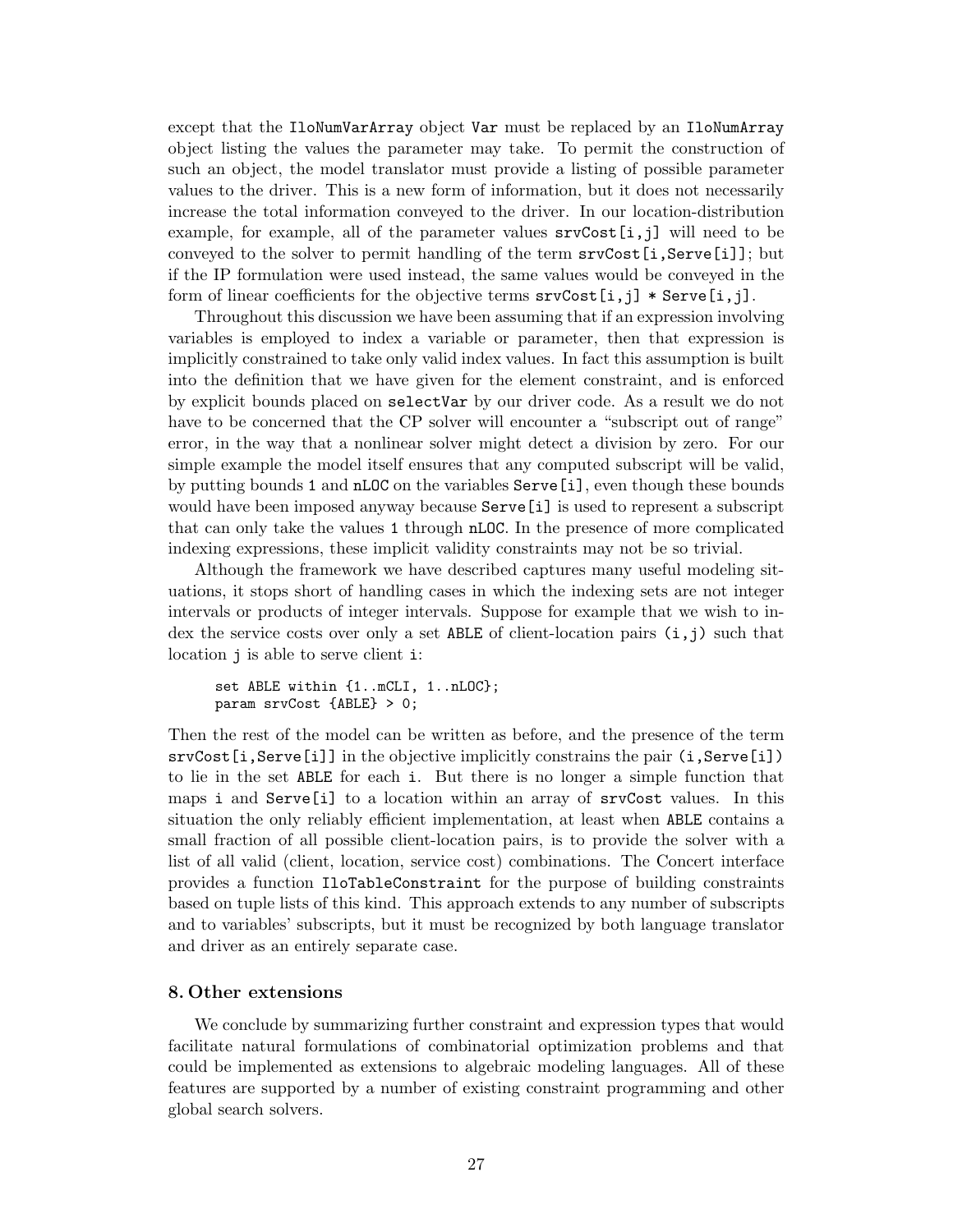Object-valued variables are a natural extension once variables are allowed in subscripts. Rather than artificially numbering the locations and clients in our locationtransportation model, for example, we can declare:

set LOC; # set of possible warehouse locations set CLI; # set of clients

Then the Open variables are indexed over LOC, and the Serve variables over CLI. Moreover, since Serve[i] is the location assigned to serve client i, the Serve variables must be declared to take values from LOC:

```
var Open {LOC} binary;
var Serve {CLI} in LOC;
```
Since the "object" values of such a variable are not meaningful in numerical expressions, its main use is to appear is subscripts within the objective and constraints:

```
minimize TotalCost:
   sum {j in LOC} opnCost[j] * Open[j] +
   sum {i in CLI} srvCost[i,Serve[i]];
subject to OpenEach {i in CLI}:
   Open[Serve[i]] = 1;
```
Object values are typically represented by character strings in a modeling language, but they could be converted to numbers by the language translator so that objectvalued variables might be handled by drivers in much the same way as integer-valued variables.

Membership constraints state that the value of a certain expression must be a member of a specified set. In our production scheduling model from Section 6, for instance, practical considerations might limit the assignment of consecutive jobs to certain pairs of machines. This restriction is naturally stated in terms of a set of allowable pairs:

```
set ALLOWABLE within {1..nMachines, 1..nMachines};
subject to AllowablePairs {i in 1..nJobs-1}:
   (MachineForJob[i],MachineForJob[i+1]) in ALLOWABLE;
```
This is another example of an operator (here called in) that is already present in many algebraic modeling languages but that could be generalized for combinatorial optimization by allowing its application to variables. Here the variables would be allowed anywhere within the left operand.

Set-valued variables are natural to a range of combinatorial optimization problems, as suggested in [1]. Within an algebraic model description, these variables can appear as indexing sets for iterated operators such as sum and in set-valued expressions for the right operand of in. Again, the result is a variety of cases that give rise to a variety of design and implementation challenges.

Tree-search directives are critical in many cases to efficient performance of constraint programming solvers, at least at their current stage of development. ILOG's OPL modeling language [17, 27] incorporates a collection of search statements capable of describing quite sophisticated search strategies. With this power comes the ability to specify incomplete searches, however, possibly unintentionally. Thus there is a complex tradeoff between the power and the "safety" of searches and the solver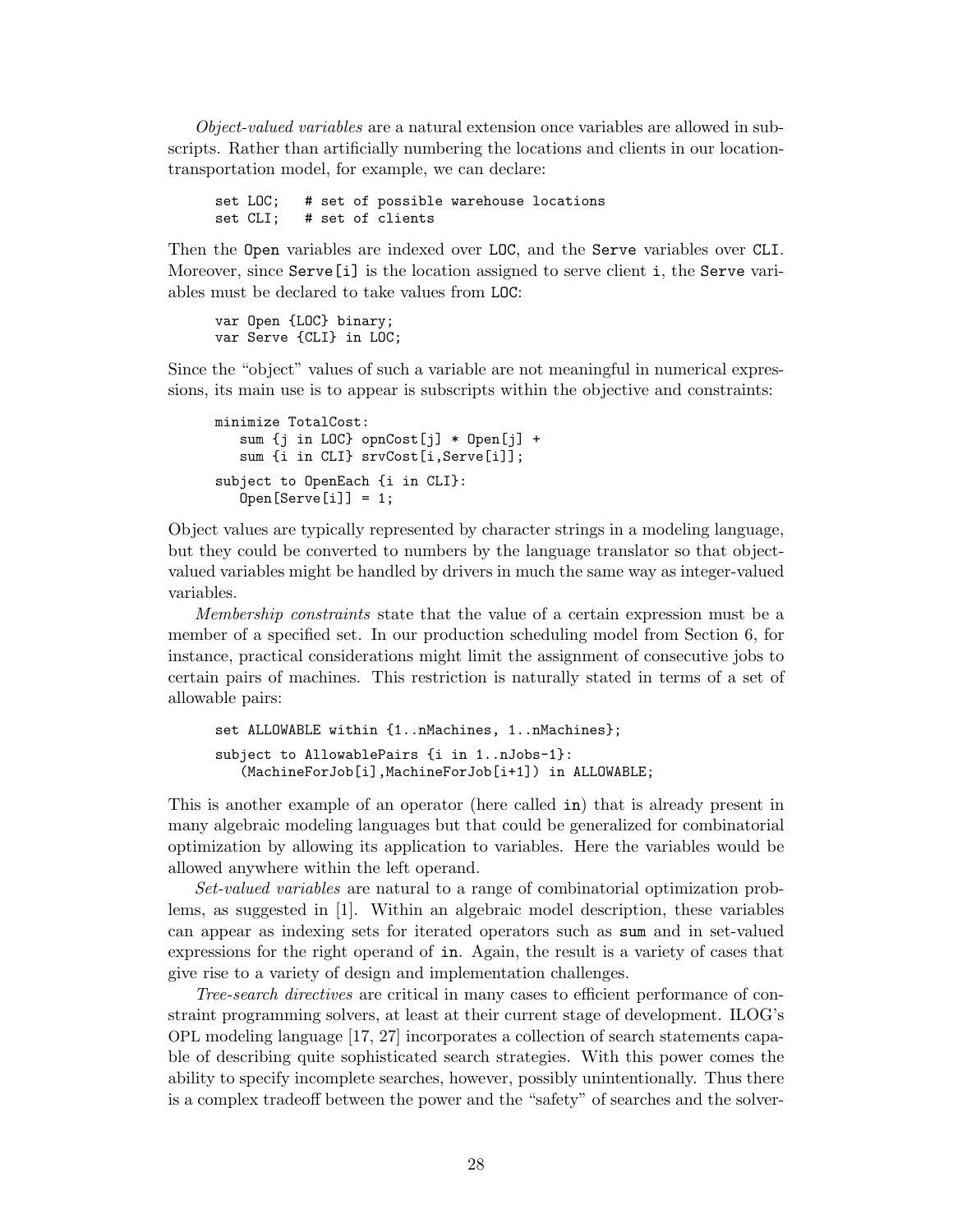independence of the search directives; this remains a challenging area for language and driver design.

Finally, hybrid methods combining features of integer and constraint programming algorithms will pose further challenges to the construction of algebraic modeling language drivers. The Concert interface used as an example for this paper offers several options for integration [16], while a detailed account of the possibilities for merging techniques of optimization and constraint programming is provided by Hooker [12].

#### **References**

- [1] J.J. Bisschop and Robert Fourer, New Constructs for the Description of Combinatorial Optimization Problems in Algebraic Modeling Languages. *Computational Optimization and Applications* 6 (1996) 83–116.
- [2] David Corne, Marco Dorigo and Fred Glover, eds., *New Ideas in Optimization,* McGraw-Hill (London, 1999).
- [3] Collette Coullard and Robert Fourer, Algebraic, Logical and Network Representations in the Design of Software for Combinatorial Optimization. *Proceedings of the 29th Hawaii International Conference on System Sciences,* Volume II: Decision Support and Knowledge-Based Systems, IEEE Computer Society Press (1996) 407–417.
- [4] Robert Fourer, Extending a General-Purpose Algebraic Modeling Language to Combinatorial Optimization: A Logic Programming Approach. In *Advances in Computational and Stochastic Optimization, Logic Programming, and Heuristic Search: Interfaces in Computer Science and Operations Research,* D.L. Woodruff, ed., Kluwer Academic Publishers (Dordrecht, The Netherlands, 1998) 31–74.
- [5] Robert Fourer, David M. Gay and Brian W. Kernighan, A Modeling Language for Mathematical Programming. *Management Science* 36 (1990) 519–554.
- [6] Robert Fourer, David M. Gay and Brian W. Kernighan, *AMPL: A Modeling Language for Mathematical Programming,* Duxbury Press (Pacific Grove, CA, 1993).
- [7] David M. Gay, Automatic Differentiation of Nonlinear AMPL Models. In *Automatic Differentiation of Algorithms: Theory, Implementation, and Application,* A. Griewank and G. Corliss, eds., SIAM (Philadelphia, 1991) 61–73.
- [8] David M. Gay, Hooking Your Solver to AMPL. Technical report, Bell Laboratories, Murray Hill, NJ (1993; revised 1994, 1997).
- [9] David M. Gay, More AD of Nonlinear AMPL Models: Computing Hessian Information and Exploiting Partial Separability. In *Computational Differentiation: Techniques, Applications, and Tools,* M. Berz, C. Bischof, G. Corliss and A. Griewank, eds., SIAM (Philadelphia, 1996) 173–184.
- [10] Andreas Griewank, On Automatic Differentiation. In *Mathematical Programming: Recent Developments and Applications,* M. Iri and K. Tanabe, eds., Kluwer Academic Publishers (Dordrecht, The Netherlands, 1989) 83–108.
- [11] Andreas Griewank, *Evaluating Derivatives: Principles and Techniques of Algorithmic Differentiation,* SIAM (Philadelphia, 2000).
- [12] J.N. Hooker, Logic, Optimization and Constraint Programming. *INFORMS Journal on Computing* 14 (2002) — elsewhere in this issue.
- [13] Tony Hürlimann, *Mathematical Modeling and Optimization: An Essay for the Design of Computer-Based Modeling Tools,* Kluwer Academic Publishers (Dordrecht, The Netherlands, 1999).